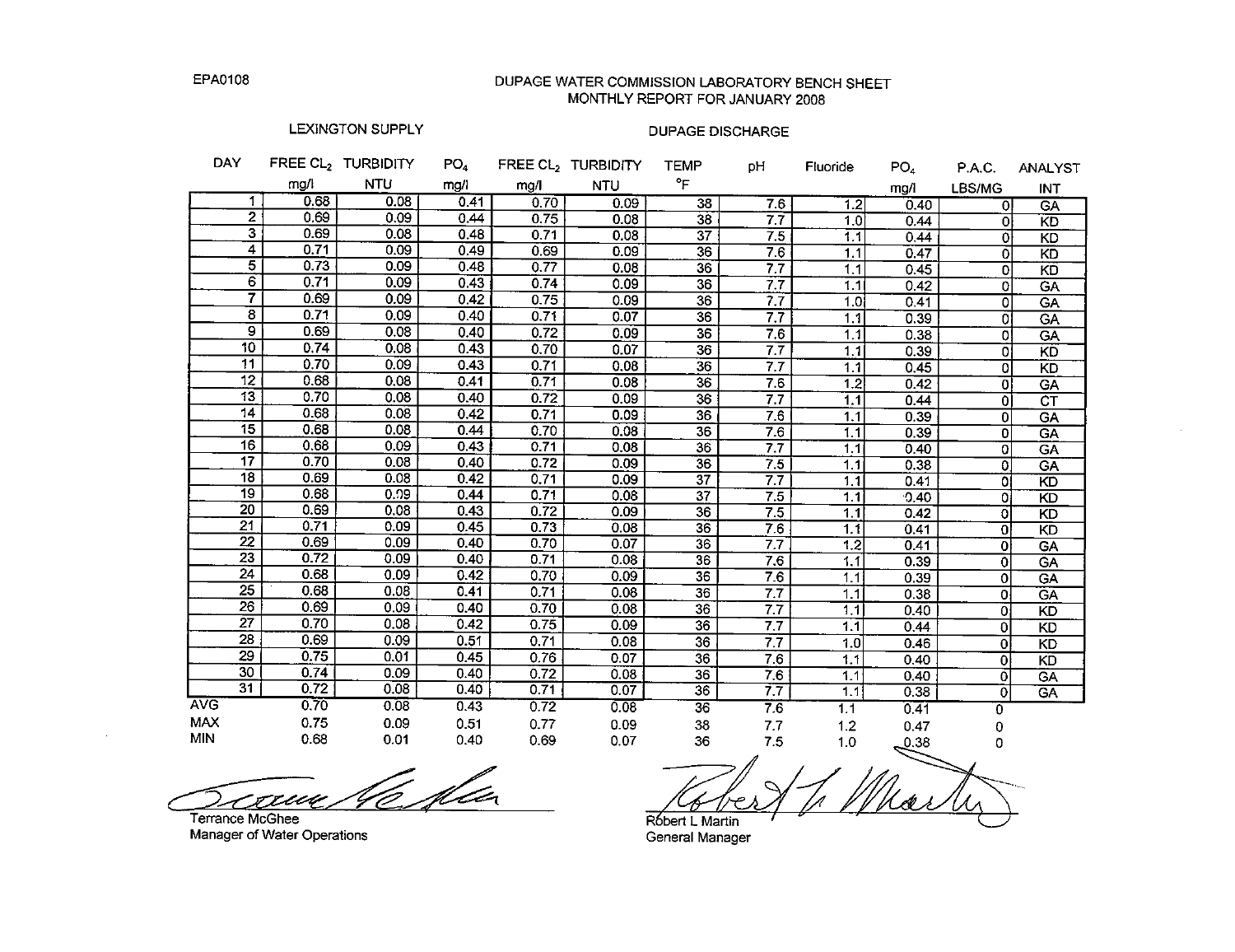DUPAGE WATER COMMISSION LABORATORY BENCH SHEET MONTHLY REPORT FOR FEBRUARY 2008

## LEXINGTON SUPPLY

| <b>DAY</b>               |              | FREE CL2 TURBIDITY | PO <sub>4</sub> |              | FREE $CL2$ TURBIDITY | <b>TEMP</b>     | pН               | Fluoride   | PO <sub>4</sub> | P.A.C.         | <b>ANALYST</b>          |
|--------------------------|--------------|--------------------|-----------------|--------------|----------------------|-----------------|------------------|------------|-----------------|----------------|-------------------------|
|                          | mg/l         | <b>NTU</b>         | mg/l            | mg/l         | <b>NTU</b>           | °F              |                  |            | mg/l            | LBS/MG         | INT                     |
| 1                        | 0.68         | 0.09               | 0.42            | 0.70         | 0.07                 | 36              | 7.7              | 1.1        | 0.43            | $\Omega$       | <b>GA</b>               |
| $\overline{2}$           | 0.77         | 0.08               | 0.40            | 0.72         | 0.09                 | 36              | 7.7              | 1.1        | 0.42            | 0              | GA                      |
| $\overline{\mathbf{3}}$  | 0.71         | 0.08               | 0.39            | 0.69         | 0.08                 | 36              | 7.6              | 1.1        | 0.43            | $\mathbf{0}$   | JV.                     |
| 4                        | 0.70         | 0.08               | 0.40            | 0.70         | 0.08                 | 36              | 7.6              | 1.1        | 0.39            | $\overline{0}$ | <b>MW</b>               |
| 5                        | 0.70         | 0.08               | 0.42            | 0.72         | 0.07                 | 36              | 7.7              | 1.1        | 0.42            | $\overline{0}$ | JV.                     |
| $6 \overline{6}$         | 0.73         | 0.09               | 0.42            | 0.71         | 0.07                 | 36              | 7.7              | 1.0        | 0.43            | $\overline{0}$ | <b>JV</b>               |
| $\overline{7}$           | 0.72         | 0.10               | 0.47            | 0.68         | 0.09                 | 36              | $\overline{7.7}$ | 1.0        | 0.40            | οI             | <b>MR</b>               |
| 8                        | 0.64         | 0.08               | 0.39            | 0.65         | 0.09                 | $\overline{36}$ | 76               | 1.0        | 0.41            | O.             | MR                      |
| 9                        | 0.67         | 0.08               | 0.42            | 0.66         | 0.08                 | $\overline{36}$ | 7.7              | 1.0        | 0.39            | ٥I             | AM                      |
| 10                       | 0.69         | 0.08               | 0.41            | 0.67         | 0.08                 | $\overline{36}$ | 7.7              | 1.1        | 0.39            | 0              | MR                      |
| 11                       | 0.76         | 0.08               | 0.39            | 0.75         | 0.08                 | 36              | 7.6              | 1.1        | 0.42            | 0              | <b>JV</b>               |
| 12                       | 0.65         | 0.09               | 0.40            | 0.67         | 0.07                 | 36              | 7.7              | 1.1        | 0.38            | $\mathbf{0}$   | <b>JV</b>               |
| 13                       | 0.64         | 0.09               | 0.41            | 0.67         | 0.08                 | 36              | 76               | 1.1        | 0.38            | $\mathbf{0}$   | JV                      |
| 14                       | 0.65         | 0.09               | 0.40            | 0.67         | 0.07                 | 36              | $\overline{7.6}$ | 1.1        | 0.37            | $\mathbf{0}$   | $\overline{\mathsf{N}}$ |
| $\overline{15}$          | 0.70         | 0.08               | 0.48            | 0.69         | 0.08                 | 36              | $\overline{77}$  | 1.1        | 0.42            | 0              | <b>MR</b>               |
| 16                       | 0.65         | 0.09               | 0.42            | 0.66         | 0.09                 | 36              | 7.6              | 1.0        | 0.41            | $\overline{0}$ | MR                      |
| 17                       | 0.68         | 0.09               | 0.41            | 0.67         | 0.08                 | 36              | $\overline{7.7}$ | 1.0        | 0.40            | 0              | MR                      |
| 18                       | 0.68         | 0.09               | 0.39            | 0.67         | 0.08                 | 36              | $\overline{7.7}$ | 1.0        | 0.39            | 0              | <b>MR</b>               |
| $\overline{19}$          | 0.65         | 0.08               | 0.39            | 0.66         | 0.07                 | 36              | 7.6              | 1.2        | 0.38            | 0              | JV                      |
| $\overline{20}$          | 0.70         | 0.09               | 0.42            | 0.66         | 0.08                 | $\overline{36}$ | 7.7              | 1.1        | 0.40            | $\mathbf{O}$   | $\overline{\mathsf{v}}$ |
| $\overline{21}$          | 0.66         | 0.08               | 0.41            | 0.67         | 0.08                 | 35              | 7.7              | 1,2        | 0.39            | $\mathbf{O}$   | <b>JV</b>               |
| $\overline{22}$          | 0.66         | 0.08               | 0.39            | 0.68         | 0.08                 | $\overline{35}$ | 7.6              | 1.1        | 0.38            | $\mathbf 0$    | $\overline{\mathsf{v}}$ |
| $\overline{23}$          | 0.68         | 0.09               | 0.46            | 0.68         | 0.07                 | $\overline{35}$ | 7.6              | 1.0        | 0.38            | $\overline{0}$ | MR                      |
| 24                       | 0.65         | 0.09               | 0.43            | 0.66         | 0.08                 | 36              | 7.6              | 1.2        | 0.38            | $\mathbf 0$    | JV                      |
| 25                       | 0.66         | 0.09               | 0.44            | 0.67         | 0.08                 | 36              | 7.6              | 1.2        | 0.38            | $\overline{0}$ | <b>CT</b>               |
| 26                       | 0.66         | 0.09               | 0.39            | 0.66         | 0.07                 | 36              | 7.6              | 1.1        | 0.47            | $\Omega$       | $\overline{\text{MR}}$  |
| 27                       | 0.65         | 0.09               | 0.41            | 0.66         | 0.08                 | $\overline{35}$ | 7.6              | 1.2        | 0.38            | $\Omega$       | <b>JV</b>               |
| 28                       | 0.66         | 0.09               | 0.39            | 0.67         | 0.07                 | 35              | 7.6              | 1.1        | 0.41            | Οl             | JV                      |
| 29                       | 0.69         | 0.10               | 0.42            | 0.68         | 0.08                 | $\overline{35}$ | 7.7              | 1.1        | 0.41            | οl             | GA                      |
|                          |              |                    |                 |              |                      |                 |                  |            |                 |                |                         |
|                          |              |                    |                 | 0.68         |                      | $\overline{36}$ | 7.6              |            | 0.40            |                |                         |
| <b>AVG</b>               | 0.68         | 0.09               | 0.41            |              | 0.08                 |                 | 7.7              | 1.1<br>1.2 | 0.47            | 0              |                         |
| <b>MAX</b><br><b>MIN</b> | 0.77<br>0.64 | 0.10<br>0.08       | 0.48<br>0.39    | 0.75<br>0.65 | 0.09<br>0.07         | 36<br>35        | 7.6              | 1.0        | 0.37            | 0<br>0         |                         |
|                          |              |                    |                 |              |                      |                 |                  |            |                 |                |                         |

Kester <u>Sconua</u> Terrance McGhee

Manager of Water Operations

Martez Robert L Martin

General Manager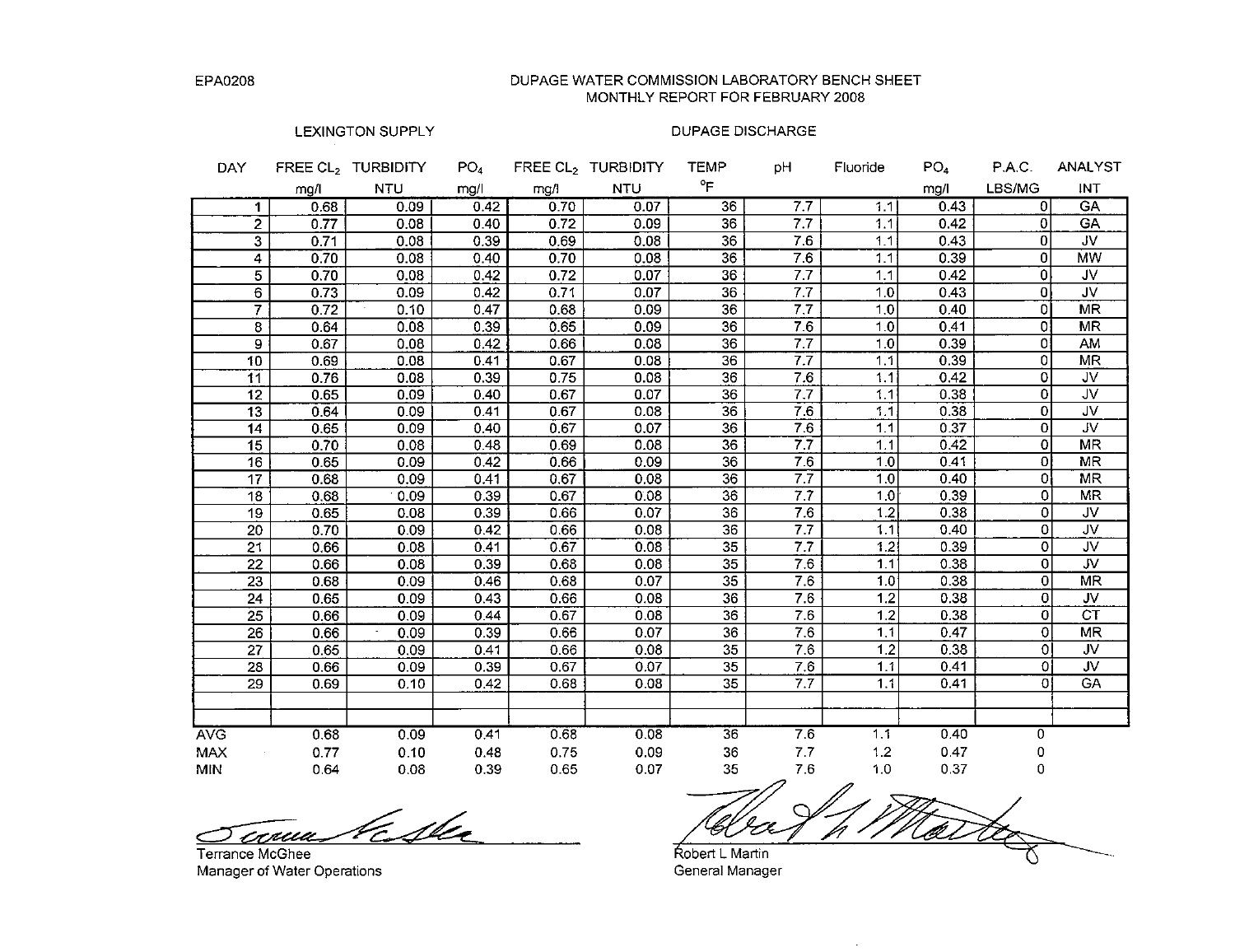## DUPAGE WATER COMMISSION LABORATORY BENCH SHEET MONTHLY REPORT FOR MARCH 2008

## LEXINGTON SUPPLY

# **DUPAGE DISCHARGE**

| <b>DAY</b> |                 |      | FREE CL <sub>2</sub> TURBIDITY | PO <sub>4</sub> |      | FREE CL <sub>2</sub> TURBIDITY | <b>TEMP</b>     | рH               | Fluoride         | PO <sub>4</sub> | P.A.C.   | ANALYST                |
|------------|-----------------|------|--------------------------------|-----------------|------|--------------------------------|-----------------|------------------|------------------|-----------------|----------|------------------------|
|            |                 | mg/l | <b>NTU</b>                     | mg/l            | mg/! | <b>NTU</b>                     | °F              |                  |                  | mg/l            | LBS/MG   | INT                    |
|            | 1               | 0.68 | 0.10                           | 0.42            | 0.69 | 0.08                           | 35              | 7.6              | 1.2              | 0.43            | Οİ       | JV                     |
|            | $\overline{2}$  | 0.69 | 0.10                           | 0.42            | 0.69 | 0.08                           | $\overline{35}$ | 7.6              | 1.2              | 0.44            | 0        | <b>MR</b>              |
|            | 3               | 0.67 | 0.10                           | 0.43            | 0.67 | 0.08                           | $\overline{35}$ | 7.6              | 1.2              | 0.45            | $\Omega$ | $\overline{\text{MR}}$ |
|            | 4               | 0.66 | 0.09                           | 0.42            | 0.68 | 0.07                           | $\overline{35}$ | 7.6              | 1.2              | 0.43            | $\Omega$ | <b>MR</b>              |
|            | 5               | 0.71 | 0.09                           | 0.42            | 0.70 | 0.07                           | $\overline{35}$ | 7.6              | 1.1              | 0.42            | 0        | $\overline{\text{MR}}$ |
|            | 6               | 0.70 | 0.10                           | 0.43            | 0.67 | 0.07                           | $\overline{35}$ | 7.5              | 1.2              | 0.44            | 0        | <b>JV</b>              |
|            | 7               | 0.70 | 0.09                           | 0.45            | 0.69 | 0.07                           | $\overline{35}$ | 7.6              | 1.2              | 0.44            | 0        | JV                     |
|            | 8               | 0.72 | 0.08                           | 0.43            | 0.68 | 0.07                           | $\overline{35}$ | 7.6              | 1.1              | 0.43            | 0        | JV                     |
|            | 9               | 0.66 | 0.10                           | 0.41            | 0.69 | 0.07                           | $\overline{35}$ | 7.6              | 1.2              | 0.41            | 0l       | JV                     |
|            | 10              | 0.68 | 0.10                           | 0.43            | 0.67 | 0.08                           | 35              | 7.6              | 1.0              | 0.42            | Οİ       | <b>MR</b>              |
|            | 11              | 0.69 | 0.10                           | 0.45            | 0.68 | 0.08                           | $\overline{35}$ | 7.6              | $\overline{1.2}$ | 0.40            | 0        | MR                     |
|            | 12              | 0.66 | 0.09                           | 0.42            | 0.67 | 0.09                           | $\overline{35}$ | 7.4              | 1.1              | 0.41            | 0        | JU                     |
|            | 13              | 0.70 | 0.09                           | 0.42            | 0.68 | 0.09                           | $\overline{35}$ | 7.6              | 1.1              | 0.44            | Οl       | MR                     |
|            | 14              | 0.66 | 0.09                           | 0.43            | 0.67 | 0.07                           | $\overline{35}$ | 7.6              | 1.1              | 0.45            | 0        | JV.                    |
|            | 15              | 0.68 | 0.09                           | 0.46            | 0.67 | 0.07                           | $\overline{36}$ | 7.6              | 1.2              | 0.43            | 0        | <b>JV</b>              |
|            | 16              | 0.71 | 0.09                           | 0.46            | 0.68 | 0.07                           | $\overline{36}$ | 7.6              | 1.1              | 0.44            | $\circ$  | JV                     |
|            | 17              | 0.68 | 0.10                           | 0.45            | 0.69 | 0.07                           | $\overline{36}$ | 7.6              | 1.1              | 0.43            | Οİ       | JV                     |
|            | 18              | 0.70 | 0.10                           | 0.45            | 0.67 | 0.07                           | $\overline{36}$ | 7.6              | 1.1              | 0.48            | $\Omega$ | <b>MR</b>              |
|            | 19              | 0.67 | 0.11                           | 0.44            | 0.69 | 0.07                           | $\overline{36}$ | 7.5              | 1.2              | 0.46            | $\Omega$ | MR                     |
|            | 20              | 0.70 | 0.11                           | 0.42            | 0.68 | 0.09                           | 36              | 7.6              | 1.1              | 0.42            | $\Omega$ | MR                     |
|            | 21              | 0.71 | 0.09                           | 0.45            | 0.71 | 0.09                           | 37              | 7.6              | 1.2              | 0.42            | $\Omega$ | <b>MR</b>              |
|            | 22              | 0.71 | 0.09                           | 0.45            | 0.70 | 0.08                           | $\overline{36}$ | $7.\overline{6}$ | 1.0              | 0.43            | Ωł       | <b>JV</b>              |
|            | 23              | 0.71 | 0.09                           | 0.42            | 0.68 | 0.07                           | 36              | 7.6              | 1.1              | 0.43            | Οİ       | CA                     |
|            | $\overline{24}$ | 0.72 | 0.10                           | 0.42            | 0.70 | 0.07                           | 38              | 7.5              | 1.2              | 0.41            | Οl       | JV                     |
|            | 25              | 0.68 | 0.10                           | 0.44            | 0.72 | 0.07                           | $\overline{38}$ | 7.6              | 1.1              | 0.43            | $\Omega$ | JV                     |
|            | 26              | 0.71 | 0.10                           | 0.43            | 0.68 | 0.07                           | $\overline{38}$ | 7.6              | 1.1              | 0.41            | Οl       | MR                     |
|            | $\overline{27}$ | 0.66 | 0.08                           | 0.43            | 0.67 | 0.08                           | 38              | 7.6              | 1.0              | 0.41            | 0        | MR                     |
|            | 28              | 0.67 | 0.11                           | 0.43            | 0.68 | 0.08                           | 38              | 7.6              | 1.0              | 0.46            | 0        | <b>MR</b>              |
|            | 29              | 0.66 | 0.09                           | 0.42            | 0.66 | 0.08                           | 39              | 76               | 1,0              | 0.44            | 0        | MR                     |
|            | 30              | 0.69 | 0.09                           | 0.45            | 0.69 | 0.08                           | $\overline{39}$ | 7.6              | 1.1              | 0.42            | Οl       | KD                     |
|            | $\overline{31}$ | 0.68 | 0.09                           | 0.45            | 0.68 | 0.07                           | 39              | 7.6              | 1.2              | 0.42            | $\Omega$ | KD                     |
| <b>AVG</b> |                 | 0.69 | 0.10                           | 0.43            | 0.68 | 0.08                           | 36              | 7.6              | 1.1              | 0.43            | 0        |                        |
| <b>MAX</b> |                 | 0.72 | 0.11                           | 0.46            | 0.72 | 0.09                           | 39              | 7.6              | 1.2              | 0.48            | 0        |                        |
| <b>MIN</b> |                 | 0.66 | 0.08                           | 0.41            | 0.66 | 0.07                           | 35              | 7.4              | 1.0              | 0.40            | Ω        |                        |

<u>le i</u> ilu conun

Terrance McGhee Manager of Water Operations

Robert L Martin

General Manager

 $\mathcal{L}_{\mathcal{C}}$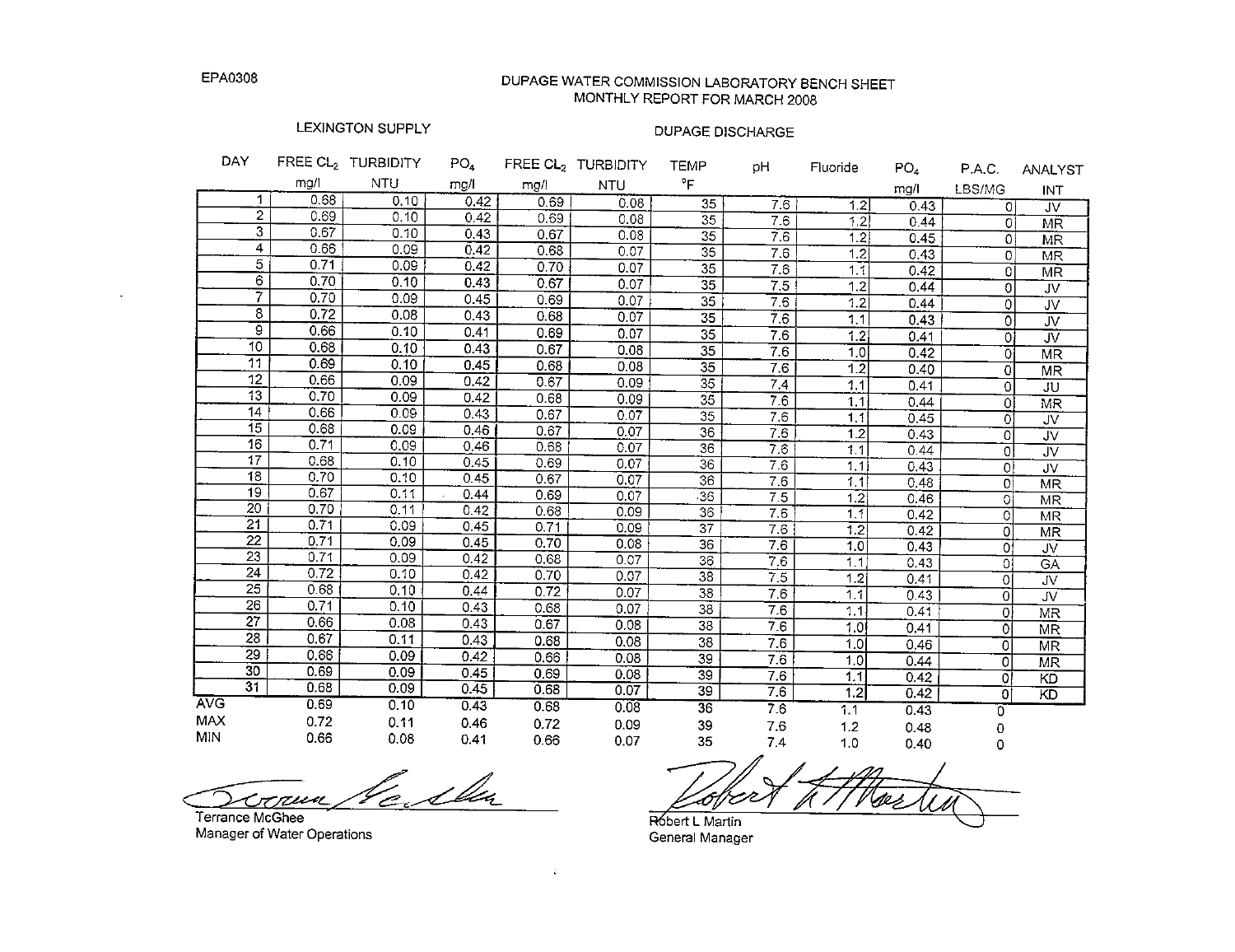#### DUPAGE WATER COMMISSION LABORATORY BENCH SHEET MONTHLY REPORT FOR APRIL 2008

#### LEXINGTON SUPPLY

| DAY.            |      | FREE CL, TURBIDITY | PO <sub>4</sub> |      | FREE CL <sub>2</sub> TURBIDITY | <b>TEMP</b>                     | рH               | Fluoride         | PO <sub>4</sub> | P.A.C.         | ANALYST         |
|-----------------|------|--------------------|-----------------|------|--------------------------------|---------------------------------|------------------|------------------|-----------------|----------------|-----------------|
|                 | mg/l | <b>NTU</b>         | mg/l            | mg/l | <b>NTU</b>                     | $\circ_{\overline{\mathsf{F}}}$ |                  |                  | mg/l            | LBS/MG         | INT             |
| 1               | 0.68 | 0.10               | 0.46            | 0.68 | 0.09                           | 39                              | 7.6              | 1.2              | 0.42            | Οl             | <b>KD</b>       |
| $\overline{2}$  | 0.67 | 0.10               | 0.45            | 0.67 | 0.08                           | 39                              | 7.6              | 1.2              | 0.44            | οI             | <b>KD</b>       |
| 3               | 0.66 | 0.12               | 0.44            | 0.67 | 0.09                           | 40                              | 7.6              | 1.2              | 0.43            | οl             | <b>GA</b>       |
| 4               | 0.70 | 0.09               | 0.44            | 0.68 | 0.08                           | 41                              | 7.6              | 1.0              | 0.44            | $\overline{0}$ | <b>GA</b>       |
| 5               | 0.67 | 0.09               | 0.43            | 0.69 | 0.08                           | 41                              | 7.6              | 1.2              | 0.43            | ō              | <b>MW</b>       |
| 6               | 0.69 | 0.09               | 0.45            | 0.68 | 0.07                           | 40                              | 7.6              | 1.0              | 0.46            | 0              | KD              |
| 7               | 0.72 | 0.09               | 0.43            | 0.69 | 0.09                           | 40                              | 7.6              | 1.0              | 0.44            | 0              | $\overline{KD}$ |
| 8               | 0.69 | 0.10               | 0.43            | 0.70 | 0.08                           | 40                              | 7.6              | 1.0              | 0.44            | $\overline{0}$ | KD              |
| 9               | 0.71 | 0.11               | 0.44            | 0.70 | 0.08                           | 41                              | 76               | 1.0              | 0.42            | 0              | <b>KD</b>       |
| 10              | 0.71 | 0.11               | 0.43            | 0.70 | 0.09                           | 41                              | 7.6              | 1.0              | 0.43            | 0              | KD              |
| 11              | 0.72 | 0.12               | 0.44            | 0.69 | 0.09                           | 42                              | 7.6              | 1.0              | 0.43            | Οĺ             | GA              |
| 12              | 0.72 | 0.10               | 0.44            | 0.68 | 0.08                           | 43                              | 7.6              | 1.0              | 0.45            | $\overline{0}$ | <b>MW</b>       |
| 13              | 0.69 | 0.10               | 0.45            | 0.70 | 0.09                           | 43                              | 7.6              | 1.0              | 0.44            | οl             | GA              |
| 14              | 0.70 | 0.10               | 0.46            | 0.70 | 0.09                           | 43                              | 7.6              | 1.0              | 0.44            | οl             | GA              |
| 15              | 0.71 | 0.10               | 0.44            | 0.69 | 0.08                           | 46                              | 7.6              | 1.01             | 0.44            | 0l             | KD              |
| 16              | 0.69 | 0.11               | 0.45            | 0.68 | 0.09                           | 47                              | 7.6              | 1.0              | 0.43            | οl             | KD              |
| 17              | 0.71 | 0.11               | 0.45            | 0.69 | 0.09                           | 47                              | 76               | 1.0              | 0.46            | 0              | KD              |
| 18              | 0.72 | 0.10               | 0.43            | 0.69 | 0.09                           | 48                              | 76               | 1.0              | 0.43            | Οl             | KD              |
| 19              | 0.69 | 0.09               | 0.44            | 0.69 | 0.08                           | 45                              | 7.6              | 1.0 <sup>1</sup> | 0.43            | οl             | MW              |
| 20              | 0.68 | 0.09               | 0.44            | 0.68 | 0.09                           | 48                              | 7.6              | 1.0              | 0.45            | 0              | JV.             |
| 21              | 0.67 | 0.09               | 0.44            | 0.67 | 0.09                           | 43                              | 7,6              | $1.\overline{0}$ | 0.44            | Öİ             | GA              |
| 22              | 0.68 | 0.10               | 0.45            | 0.66 | 0.01                           | 48                              | $\overline{76}$  | 1.01             | 0.44            | $\circ$        | GA              |
| 23              | 0.68 | 0.10               | 0.46            | 0.66 | 0.01                           | 48                              | 7.5              | 1.0 <sup>1</sup> | 0.46            | $\overline{O}$ | <b>KD</b>       |
| 24              | 0.69 | 0.10               | 0.43            | 0.68 | 0.08                           | 49                              | $\overline{7.5}$ | 1.0              | 0.45            | οl             | KD              |
| 25              | 0.70 | 0.10               | 0.46            | 0.69 | 0.08                           | 50 <sup>7</sup>                 | 7,5              | 1.0              | 0.46            | $\overline{0}$ | $\overline{KD}$ |
| 26              | 0.69 | 0.10               | 0.45            | 0.68 | 0.09                           | 48                              | 7.5              | 0.9              | 0.45            | 0l             | KD              |
| 27              | 0.67 | 0.09               | 0.45            | 0.69 | 0.09                           | 50                              | 77               | 1.0 <sup>1</sup> | 0.46            | $\Omega$       | GA              |
| 28              | 0.69 | 0.09               | 0.45            | 0.70 | 0.09                           | 50                              | 76               | 1.0              | 0.45            | Οl             | GA              |
| 29              | 0.70 | 0.09               | 0.47            | 0.68 | 0.09                           | 51                              | 7.5              | 1.01             | 0.44            | Οİ             | <b>GA</b>       |
| 30              | 0.68 | 0.09               | 0.45            | 0.68 | 0.09                           | 51                              | 7.5              | 1.0 <sup>1</sup> | 0.45            | Ωİ             | $\overline{GA}$ |
| $\overline{31}$ |      |                    |                 |      |                                |                                 |                  |                  |                 |                |                 |
| <b>AVG</b>      | 0.67 | 0.10               | 0.45            | 0.68 | 0.08                           | 45                              | 7.6              | 1.0              | 0.43            | $\overline{0}$ |                 |
| <b>MAX</b>      | 0.72 | 0.12               | 0.47            | 0.70 | 0.09                           | 51                              | 7.7              | 1.2              | 0.46            | 0              |                 |
| <b>MIN</b>      | 0.66 | 0.09               | 0.43            | 0.66 | 0.01                           | 39                              | 7.5/             | 0.9              | 0.42            | 0              |                 |

lfe, slu <u>t t</u>eun

**Terrance McGhee Manager of Water Operations** 

Robert L Martin

**General Manager**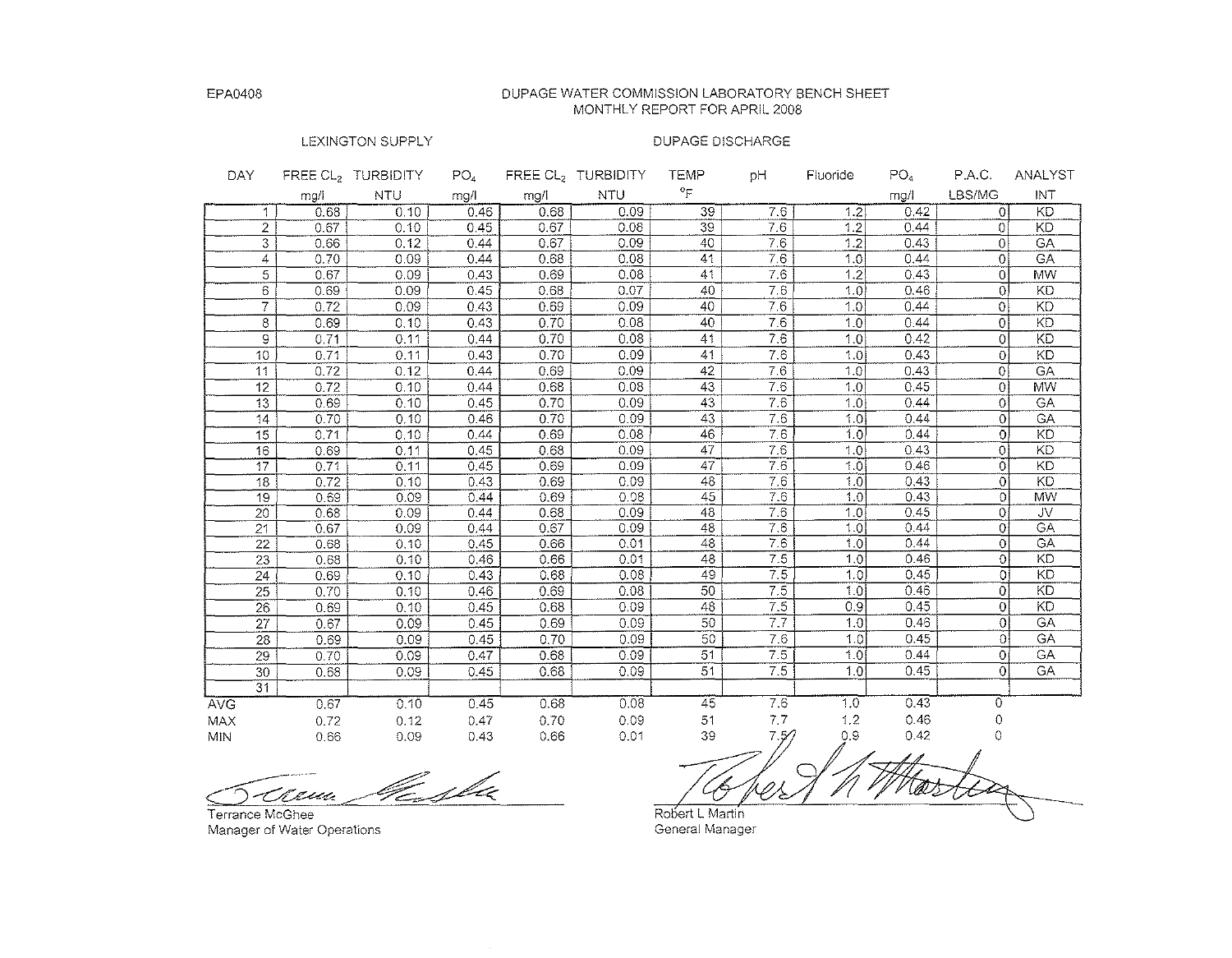DUPAGE WATER COMMISSION LABORATORY BENCH SHEET MONTHLY REPORT FOR MAY 2008

## LEXINGTON SUPPLY

| DAY.            |      | FREE CL <sub>2</sub> TURBIDITY | PO <sub>a</sub> |      | FREE CL, TURBIDITY | TEMP            | ЫH  | Fluoride         | PO <sub>4</sub> | P.A.C.   | ANALYST                 |
|-----------------|------|--------------------------------|-----------------|------|--------------------|-----------------|-----|------------------|-----------------|----------|-------------------------|
|                 | mg/l | <b>NTU</b>                     | mg/l            | mg/l | <b>NTU</b>         | °F              |     |                  | mg/l            | LBS/MG   | INT                     |
| 1.              | 0.70 | 0.10                           | 0.43            | 0.71 | 0.09               | 51              | 7.6 | 0.9              | 0.44            | $\Omega$ | KD                      |
| $\overline{2}$  | 0.69 | 0.10                           | 0.44            | 0.70 | 0.08               | 51              | 7.7 | 0.9              | 0.47            | $\Omega$ | KD                      |
| 3               | 0.68 | 0.10                           | 0.45            | 0.68 | 0.09               | 52              | 7.6 | 0.9              | 0.45            | ΩI       | KD                      |
| 4               | 0.70 | 0.11                           | 0.43            | 0.67 | 0.09               | 52              | 7.5 | 0.9.             | 0.44            | Οl       | KD                      |
| $\overline{5}$  | 0.68 | 0.11                           | 0.44            | 0.68 | 0.09               | 52              | 7.6 | 0.9              | 0.43            | Οl       | GA                      |
| 6               | 0.69 | 0.09                           | 0,43            | 0.70 | 0.08               | 52              | 7.5 | 0.91             | 0.43            | ΟJ       | GA                      |
| $\overline{7}$  | 0.70 | 0.10                           | 0.43            | 0.69 | 0.08               | 52              | 7.6 | 0.9              | 0.46            | οl       | KD                      |
| 8               | 0.69 | 0.09                           | 0.45            | 0.70 | 0.10               | $\overline{52}$ | 7.6 | 0.9              | 0.45            | $\Omega$ | GA                      |
| $\Theta$        | 0.70 | 0.11                           | 0.42            | 0.70 | 0.10               | 52              | 7.7 | 0.9              | 0.46            | οI       | KD                      |
| 10              | 0.69 | 0.11                           | 0.44            | 0.68 | 0.09               | 52              | 7.5 | 0.9              | 0.47            | O.       | KD                      |
| 11              | 0.70 | 0.12                           | 0.45            | 0.69 | 0.09               | 52              | 77  | 0.9              | 0.44            | Οl       | KD                      |
| 12              | 0.68 | 0.09                           | 0.44            | 0.69 | 0.08               | 53              | 7.6 | 0.91             | 0.46            | ٥I       | KD                      |
| 13              | 0.67 | 0.09                           | 0.44            | 0.69 | 0.09               | 54              | 7.5 | 0.9              | 0.46            | οl       | GA                      |
| 14              | 0.71 | 0.09                           | 0.45            | 0.69 | 0.10               | 53              | 7.6 | 0.9              | 0.43            | οl       | GA                      |
| 15              | 0.70 | 0.10                           | 0.42            | 0.67 | 0.10               | 53              | 7.6 | 0.9              | 0.42            | οl       | GA                      |
| 16              | 0.71 | 0.10                           | 0.42            | 0.68 | 0.10               | 54              | 7.6 | 0.9              | 0.43            | οl       | GA                      |
| 17              | 0.69 | 0.10                           | 0.43            | 0.70 | 0.09               | 54              | 7.5 | 0.9              | 0.44            | O.       | FG                      |
| 18              | 0.70 | 0.09                           | 0.44            | 0.69 | 0.09               | 54              | 7.6 | 0.9              | 0.45            | $\Omega$ | KD                      |
| 19              | 0.68 | 0.10                           | 0.44            | 0.70 | 0.09               | 54              | 7.6 | 0.9              | 0.44            | $\Omega$ | GA                      |
| 20              | 0.67 | 0.09                           | 0.43            | 0.68 | 0.09               | 55              | 7.5 | 0.9              | 0.42            | $\Omega$ | <b>GA</b>               |
| $\overline{21}$ | 0.68 | 0.09                           | 0.43            | 0.67 | 0.08               | 55              | 7.5 | 0.91             | 0.45            | Οİ       | <b>GA</b>               |
| 22              | 0.67 | 0.09                           | 0.46            | 0.67 | 0.08               | 55              | 7.5 | 1.0              | 0.44            | Οİ       | CA                      |
| 23              | 0.67 | 0.08                           | 0.44            | 0.68 | 0.09               | 54              | 7.5 | 1.0              | 0.42            | ΩI       | CA                      |
| $\overline{24}$ | 0.69 | 0.09                           | 0.45            | 0.70 | 0.09               | 56              | 7.5 | 0.9              | 0.43            | $\Omega$ | GA                      |
| $\overline{25}$ | 0.69 | 0.08                           | 0.46            | 0.68 | 0.09               | 56              | 7.6 | 1.0              | 0.42            | Οİ       | UV.                     |
| 26              | 0.70 | 0.10                           | 0.41            | 0.70 | 0.09               | 56              | 7.6 | 0.9              | 0.46            | 0        | $\overline{\mathsf{v}}$ |
| 27              | 0.70 | 0.10                           | 0.44            | 0.67 | 0.08               | $\overline{57}$ | 7.5 | 1.0              | 0.42            | $\Omega$ | JV.                     |
| 28              | 0.70 | 0.10                           | 0.44            | 0.68 | 0.08               | 57              | 7.5 | 1.0              | 0.47            | $\circ$  | <b>JV</b>               |
| 29              | 0.71 | 0.10                           | 0.45            | 0.70 | 0.09               | 56              | 7.5 | 0.9              | 0.42            | ٥I       | <b>MR</b>               |
| 30              | 0.71 | 0.09                           | 0.43            | 0.70 | 0.09               | 57              | 7.5 | 1.0              | 0.44            | ۵I       | <b>MR</b>               |
| $\overline{31}$ | 0.71 | 0.10                           | 0.44            | 0.71 | 0.09               | 57              | 7.6 | 0.9 <sub>1</sub> | 0.45            | $\Omega$ | <b>MR</b>               |
| <b>AVG</b>      | 0.69 | 0.10                           | 0.44            | 0.69 | 0.09               | 54              | 7.6 | 0.9              | 0.44            | 0        |                         |
| MAX             | 0.71 | 0.12                           | 0.46            | 0.71 | 0, 10              | 57              | 7.7 | 1,0              | 0.47            | 0        |                         |
| <b>MIN</b>      | 0.67 | 0.08                           | 0.41            | 0.67 | 0.08               | 51              | 7.5 | 0.9              | 0.42            | 0        |                         |

Vicela r een

**Terrance McGhee Manager of Water Operations** 

**obert L Martin** 

**General Manager**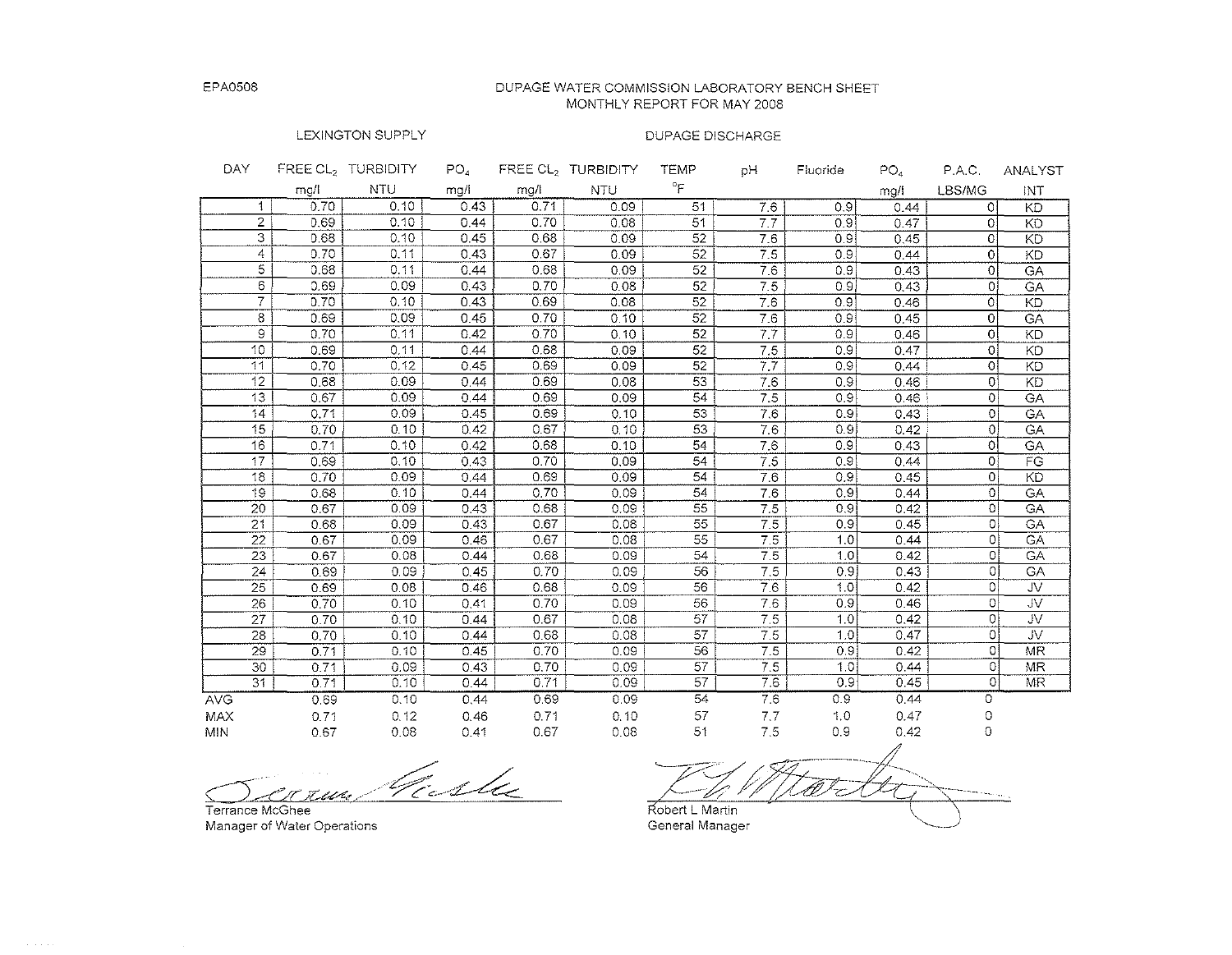#### DUPAGE WATER COMMISSION LABORATORY BENCH SHEET MONTHLY REPORT FOR JUNE 2008

### LEXINGTON SUPPLY

### DUPAGE DISCHARGE

| DAY.             |      | FREE CL, TURBIDITY | $PO_{4}$ |      | FREE CL, TURBIDITY | <b>TEMP</b>     | рH               | <b>Fluoride</b> | PO <sub>4</sub> | P.A.C.         | <b>ANALYST</b>          |
|------------------|------|--------------------|----------|------|--------------------|-----------------|------------------|-----------------|-----------------|----------------|-------------------------|
|                  | mg/l | <b>NTU</b>         | mg/l     | mg/l | <b>NTU</b>         | $\circ$ F       |                  |                 | mg/l            | LBS/MG         | INT                     |
| 1                | 0.70 | 0.10               | 0.46     | 0.69 | 0.09               | 57              | 7.5              | 1.1             | 0.45            | 0 <sup>i</sup> | MR                      |
| 2                | 0.71 | 0.11               | 0.42     | 0.67 | 0.09               | 58              | 7.5              | 1.01            | 0.42            | Ωİ             | <b>JV</b>               |
| 3                | 0.68 | 0.11               | 0.46     | 0.66 | 0.08               | 58              | 7.4              | 1.1             | 0.40            | 0I             | MR                      |
| 4                | 0.67 | 0.10               | 0.43     | 0.69 | 0.10               | 58              | 7.4              | 1, 1            | 0.46            | 01             | <b>JV</b>               |
| 5                | 0.67 | 0.09               | 0.44     | 0.69 | 0.09               | 59              | $\overline{7.5}$ | 1.1             | 0.44            | Οl             | $\overline{\mathsf{U}}$ |
| 6                | 0.68 | 0.10               | 0.43     | 0.67 | 0.10               | 59              | 7.5              | 1,1             | 0.46            | Οl             | <b>MR</b>               |
| 7                | 0.69 | 0.11               | 0.49     | 0.67 | 0.10               | $\overline{57}$ | 7.6              | 1.0             | 0.43            | Οl             | MR                      |
| 8                | 0.71 | 0.12               | 0.49     | 0.69 | 0.08               | 58              | 7.4              | 1,1             | 0.40            | Οl             | <b>MR</b>               |
| $\overline{9}$   | 0.68 | 0.12               | 0.41     | 0.68 | 0.10               | 58              | 7.4              | 1.0             | 0.43            | οl             | MR                      |
| 10               | 0.71 | 0.09               | 0.42     | 0.67 | 0.10               | 58              | 7.5              | 1.1             | 0.42            | $\overline{0}$ | JV                      |
| 11               | 0.67 | 0.10               | 0.43     | 0.67 | 0.09               | 59              | 7.4              | 1.01            | 0.41            | οl             | JV                      |
| 12               | 0.68 | 0.10               | 0.41     | 0.68 | 0.10               | 59              | 7.5              | 1.1             | 0.41            | Οl             | JV.                     |
| 13               | 0.67 | 0.10               | 0.42     | 0.66 | 0.10               | 59              | 7.6              | 1, 1            | 0.45            | Ωİ             | <b>JV</b>               |
| 14               | 0.66 | 0.10               | 0.45     | 0.67 | 0.10               | $\overline{59}$ | 7,5              | 1,1             | 0.42            | 0l             | <b>MR</b>               |
| 15 <sub>15</sub> | 0.68 | 0.12               | 0.41     | 0.66 | 0.08               | $\overline{59}$ | 7.4              | 1,1             | 0.41            | Οl             | AM                      |
| 16               | 0.67 | 0.11               | 0.45     | 0.69 | 0.10               | 59              | 7.4              | 1.1             | 0.45            | Ωĺ             | <b>MR</b>               |
| 17               | 0.68 | 0.11               | 0.43     | 0.66 | 0.10               | 60              | 7.4              | 1.1             | 0.47            | Οl             | <b>MR</b>               |
| 18               | 0.67 | 0.12               | 0.47     | 0.66 | 0.08               | $\overline{59}$ | 7.5              | 1.1             | 0.44            | Οl             | JV.                     |
| 19               | 0.68 | 0.12               | 0.44     | 0.57 | 0.10               | 58              | 7.5              | 1.11            | 0.43            | οl             | $J^{\prime}$            |
| 20               | 0.67 | 0.09               | 0.42     | 0.67 | 0.08               | 60              | 7.6              | 1.11            | 0.44            | $\Omega$       | JV                      |
| 21               | 0.68 | 0.11               | 0.44     | 0.69 | 0.09               | 61              | 7.6              | 1.1             | 0.42            | $\overline{0}$ | <b>JV</b>               |
| 22               | 0.67 | 0.11               | 0.48     | 0.68 | 0.90               | 61              | 7.4              | 1.1             | 0.43            | $\Omega$       | MR                      |
| 23               | 0.69 | 0.10               | 0.41     | 0.67 | 0.08               | 62              | 7.4              | 1, 1            | 0.44            | Οl             | <b>MR</b>               |
| $\overline{24}$  | 0.67 | 0.10               | 0.49     | 0.67 | 0.08               | 62              | 75               | 1.1             | 0.44            | $\Omega$       | MR                      |
| $\overline{25}$  | 0.70 | 0.12               | 0.43     | 0.68 | 0.09               | 64              | 7.5              | 1.1             | 0.41            | $\Omega$       | <b>MR</b>               |
| 26               | 0.69 | 0.12               | 0.45     | 0.66 | 0.09               | 63              | 7.5              | 1.1             | 0.42            | $\Omega$       | JV.                     |
| $\overline{27}$  | 0.70 | 0.12               | 0.45     | 0.69 | 0.10               | $\overline{62}$ | 7.6              | 1.1             | 0.43            | 0              | KD                      |
| 28               | 0.68 | 0.11               | 0.40     | 0.66 | 0.09               | 64              | 7.5              | 1.1             | 0.43            | $\Omega$       | JV                      |
| 29               | 0.67 | 0.11               | 0.41     | 0.67 | 0.09               | 64              | 7.5              | 1.1             | 0.41            | $\Omega$       | JV                      |
| 30               | 0.68 | 0.11               | 0.42     | 0.68 | 0.10               | 64              | 7.5              | 1.1             | 0.42            | $\Omega$       | MR                      |
| 31               |      |                    |          |      |                    |                 |                  |                 |                 |                |                         |
| <b>AVG</b>       | 0.68 | 0.11               | 0.42     | 0.67 | 0.12               | 60              | 7.5              | 1,1             | 0.43            | 0              |                         |
| MAX              | 0.71 | 0.12               | 0.49     | 0.69 | 0.90               | 64              | 7.6              | 1.1             | 0.47            | 0              |                         |
| <b>MIN</b>       | 0.66 | 0.09               | 0.40     | 0.66 | 0.08               | 57              | 7,4              | 1.0             | 0.40            | 0              |                         |

<u>Calle</u> rive

**Terrance McGhee Manager of Water Operations** 

 $\mathcal{A}(\mathcal{A})$  and  $\mathcal{A}(\mathcal{A})$  and  $\mathcal{A}(\mathcal{A})$ 

Robert L. Martin<br>Robert L. Martin<br>General Manager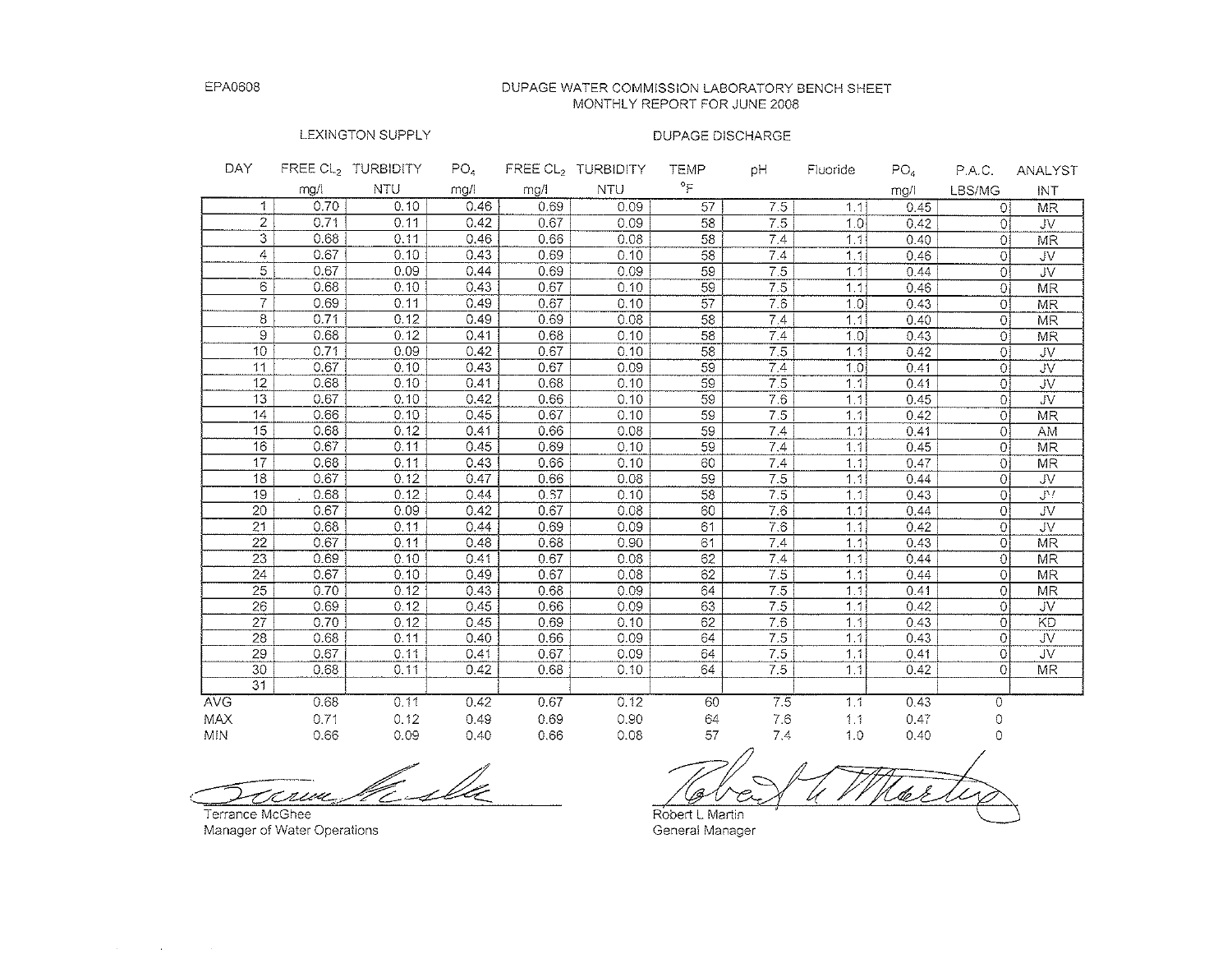DUPAGE WATER COMMISSION LABORATORY BENCH SHEET MONTHLY REPORT FOR JULY 2008

#### LEXINGTON SUPPLY

### **DUPAGE DISCHARGE**

 $\sim$ 

| <b>DAY</b>              |      | FREE CL2 TURBIDITY | PO <sub>4</sub> |      | FREE CL2 TURBIDITY | <b>TEMP</b>     | оH               | Fluoride         | PO4  | P.A.C.         | ANALYST                 |
|-------------------------|------|--------------------|-----------------|------|--------------------|-----------------|------------------|------------------|------|----------------|-------------------------|
|                         | mg/l | <b>NTU</b>         | mg/l            | mg/l | <b>NTU</b>         | °F              |                  |                  | mg/l | LBS/MG         | <b>INT</b>              |
| 1.                      | 0.73 | 0.10               | 0.44            | 0.72 | 0.09               | 64              | 7.5              | 1.0 <sub>l</sub> | 0.44 | οI             | MR.                     |
| $\overline{2}$          | 0.70 | 0.10               | 0.43            | 0.75 | 0.09               | 64              | 7.5              | 1.1              | 0.44 | 01             | MR                      |
| $\overline{\mathbf{3}}$ | 0.71 | 0.09               | 0.47            | 0.72 | 0.09               | 64              | 7.6              | 1.1              | 0.45 | οI             | MR                      |
| 4                       | 0.69 | 0.10               | 0.43            | 0.71 | 0.10               | 64              | 7.4              | 1.0 <sub>1</sub> | 0.45 | $\Omega$       | <b>JV</b>               |
| $\overline{\mathbf{5}}$ | 0.69 | 0.09               | 0.48            | 0.71 | 0.09               | 66              | 7.6              | 1.0              | 0.44 | οl             | <b>JV</b>               |
| $\overline{6}$          | 0.69 | 0.09               | 0.46            | 0.71 | 0.10               | $\overline{66}$ | 7.6              | 1.0              | 0.41 | o              | JV                      |
| $\overline{7}$          | 0.72 | 0.10               | 0.41            | 0.72 | 0.10               | 66              | 7.6              | 1.0              | 0.45 | οl             | JV.                     |
| 8                       | 0.70 | 0.11               | 0.46            | 0.73 | 0.09               | 66              | 7.6              | 1.0              | 0.48 | οI             | $\overline{\text{MR}}$  |
| 9                       | 0.69 | 0.10               | 0.46            | 0.70 | 0.09               | 69              | 7.6              | 1.0              | 0.46 | 01             | MR                      |
| 10                      | 0.69 | 0.09               | 0.45            | 0.72 | 0.09               | 68              | $\overline{7.6}$ | 1.0              | 0.47 | Ōİ             | <b>MR</b>               |
| 11                      | 0.69 | 0.10               | 0.49            | 0.72 | 0.09               | 68              | 76               | 1.0I             | 0.47 | οI             | ΜR                      |
| $\overline{12}$         | 0.68 | 0.10               | 0.45            | 0.71 | 0.10               | 68              | 7.6              | 1.0              | 0.45 | οI             | ٦V.                     |
| $\overline{13}$         | 0.67 | 0.10               | 0.49            | 0.71 | 0.09               | 70              | 7.6              | 1.0              | 0.45 | οI             | JV.                     |
| 14                      | 0.68 | 0.09               | 0.47            | 0.71 | 0.09               | 70              | 7.6              | 0.9              | 0.48 | ٥ł             | JV.                     |
| $\overline{15}$         | 0.68 | 0.09               | 0.48            | 0.73 | 0.08               | 71              | 7.6              | 1.1              | 0.42 | o!             | $\overline{\mathsf{w}}$ |
| 16                      | 0.69 | 0.09               | 0.46            | 0.73 | 0.09               | 70              | 7.5              | 1.1              | 0.47 | 01             | MR                      |
| $\overline{17}$         | 0.69 | 0.09               | 0.45            | 0.71 | 0.08               | 70              | 7.5              | 1.1              | 0.45 | οl             | <b>MR</b>               |
| 18                      | 0.72 | 0.11               | 0.45            | 0.71 | 0.07               | $\overline{70}$ | 7.5              | 1.0 <sub>1</sub> | 0.46 | Οl             | $\overline{\text{RC}}$  |
| $\overline{19}$         | 0.73 | 0.11               | 0.47            | 0.72 | 0.08               | 79              | 7.6              | 1.0              | 0.49 | $\overline{0}$ | KD                      |
| $\overline{20}$         | 0.69 | 0.09               | 0.48            | 0.72 | 0.08               | 70              | 7.6              | 1.0              | 0.44 | $\mathbf{O}$   | $\overline{RC}$         |
| $\overline{21}$         | 0.68 | 0.09               | 0.42            | 0.73 | 0.08               | 70              | 7.5              | 1.0              | 0.48 | $\overline{0}$ | RC                      |
| $\overline{22}$         | 0.67 | 0.09               | 0.45            | 0.71 | 0.08               | 70              | 7.6              | 1.0              | 0.42 | οl             | RC                      |
| $\overline{23}$         | 0.68 | 0.09               | 0.43            | 0.72 | 0.08               | 70              | 7.4              | 1.0              | 0.46 | $\overline{0}$ | $\overline{RC}$         |
| $\overline{24}$         | 0.69 | 0.09               | 0.42            | 0.73 | 0.08               | $\overline{71}$ | 7.5              | 1.2              | 0.43 | ol             | $\overline{RC}$         |
| 25                      | 0.69 | 0.09               | 0.44            | 0.72 | 0.09               | $\overline{71}$ | 7.5              | 1.2              | 0.49 | o              | $\overline{\mathsf{v}}$ |
| 26                      | 0.68 | 0.09               | 0.46            | 0.71 | 0.08               | 72              | 7.6              | 1.0              | 0.42 | 0l             | $\overline{\mathsf{v}}$ |
| 27                      | 0.70 | 0.09               | 0.46            | 0.72 | 0.07               | $\overline{72}$ | 7.6              | 1.0              | 0.43 | 0              | $\overline{RC}$         |
| 28                      | 0.71 | 0.10               | 0.44            | 0.72 | 0.08               | 72              | 7.5              | 1.0              | 0.42 | οt             | <b>RC</b>               |
| 29                      | 0.72 | 0.11               | 0.47            | 0.71 | 0.09               | 72              | $\overline{7.5}$ | 1.0 <sup>1</sup> | 0.45 | οi             | $\overline{RC}$         |
| 30                      | 0.68 | 0.10               | 0.46            | 0.70 | 0.09               | 74              | 7.5              | 1.0 <sub>1</sub> | 0.42 | ٥l             | $\overline{RC}$         |
| $\overline{31}$         | 0.69 | 0.09               | 0.46            | 0.71 | 0.10               | 74              | 7.5              | 1.0              | 0.45 | ٥l             | <b>RC</b>               |
| <b>AVG</b>              | 0.69 | 0.10               | 0.45            | 0.72 | 0.09               | 69              | $\overline{7.5}$ | 1.0              | 0.45 | 0              |                         |
| <b>MAX</b>              | 0.73 | 0.11               | 0.49            | 0.75 | 0.10               | 74              | 7.6              | 1.2              | 0.49 | 0              |                         |
| MIN                     | 0.67 | 0.09               | 0.41            | 0.70 | 0.07               | 64              | 7.4              | 0.9              | 0.41 | 0              |                         |

Terrance McGhee Manager of Water Operations

Robert L'Martin General Manager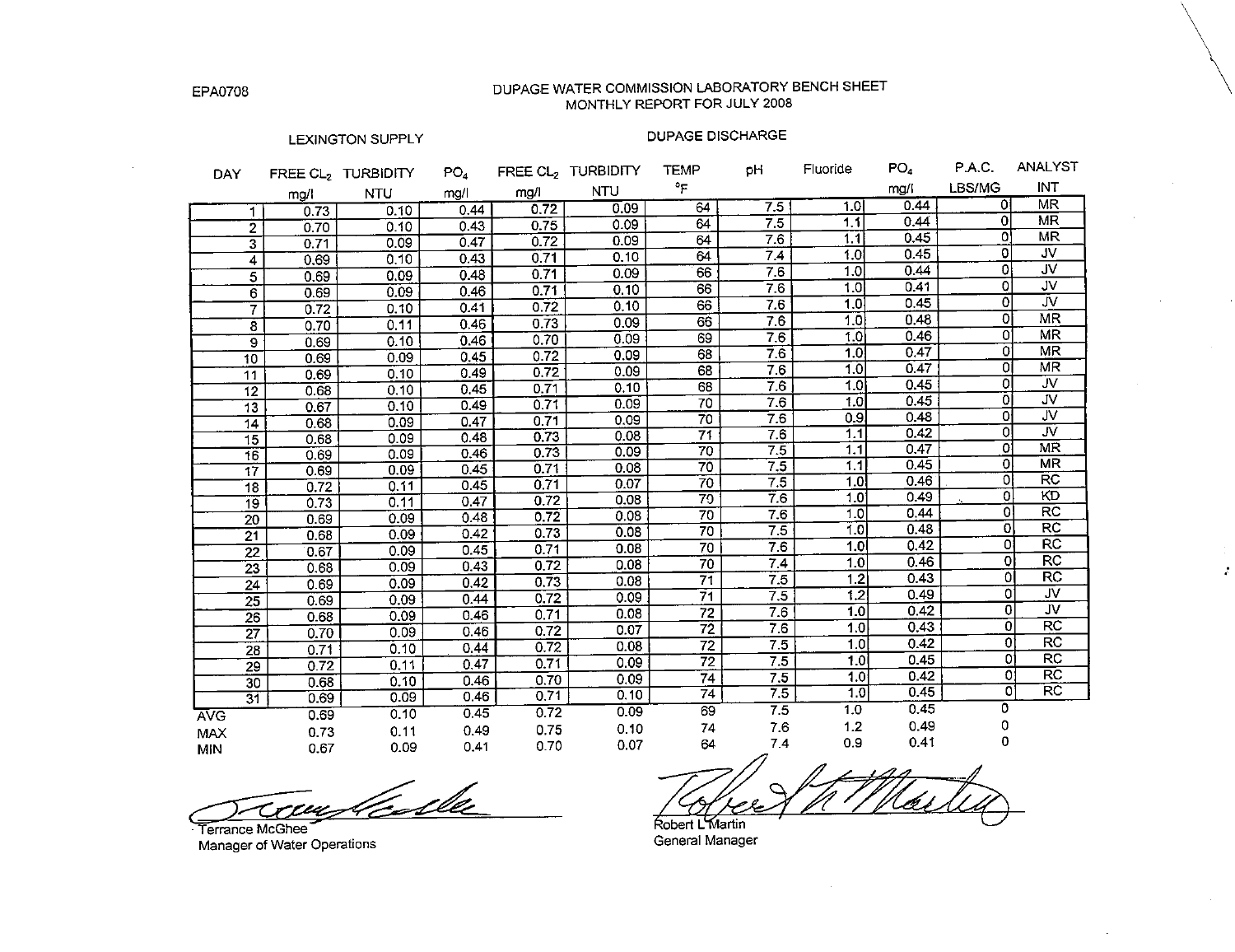## DUPAGE WATER COMMISSION LABORATORY BENCH SHEET MONTHLY REPORT FOR AUGUST 2008

### LEXINGTON SUPPLY

### DUPAGE DISCHARGE

¥.

**Contract Contract** 

| <b>DAY</b>                       |      | FREE CL <sub>2</sub> TURBIDITY | PO <sub>4</sub> |      | FREE CL2 TURBIDITY | <b>TEMP</b>     | pH               | Fluoride         | PO <sub>4</sub> | P.A.C.                    | ANALYS <sub>1</sub>      |
|----------------------------------|------|--------------------------------|-----------------|------|--------------------|-----------------|------------------|------------------|-----------------|---------------------------|--------------------------|
|                                  | mg/l | <b>NTU</b>                     | mg/l            | mg/l | <b>NTU</b>         | °F              |                  | mg/l             | mg/l            | LBS/MG                    | INT                      |
|                                  | 0.65 | 0.09                           | 0.42            | 0.69 | 0.08               | 74              | $\overline{7.4}$ | 0.9              | 0.42            | σI                        | CA                       |
| 1.                               | 0.67 | 0.09                           | 0.44            | 0.70 | 0.08               | 74              | 7.4              | 1.0              | 0.41            | οl                        | GÄ                       |
| $\overline{2}$<br>$\overline{3}$ | 0.67 | 0.09                           | 0.40            | 0.72 | 0.07               | $\overline{75}$ | 7.6              | 1.0              | 0.41            | οI                        | $\overline{CA}$          |
|                                  | 0.69 | 0.09                           | 0.40            | 0.71 | 0.08               | 74              | 7.5              | 1.0              | 0.40            | $\Omega$                  | GĀ                       |
| 4<br>5                           | 0.69 | 0.09                           | 0.45            | 0.71 | 0.08               | $\overline{74}$ | 7.4              | 1.1              | 0.45            | $\overline{0}$            | $\overline{RC}$          |
| $\overline{6}$                   | 0.66 | 0.09                           | 0.48            | 0.69 | 0.08               | 74              | 7.4              | 1.1              | 0.45            | ٥l                        | $\overline{\mathsf{RC}}$ |
| 7                                | 0.68 | 0.09                           | 0.44            | 0.70 | 0.08               | 74              | 7.6              | 1.1              | 0.44            | οl                        | $\overline{\text{RC}}$   |
| $\overline{\epsilon}$            | 0.71 | 0.09                           | 0.47            | 0.71 | 0.08               | 74              | 7.6              | 1.1              | 0.45            | $\overline{\mathfrak{o}}$ | $\overline{\text{RC}}$   |
| 9                                | 0.67 | 0.10                           | 0.46            | 0.72 | 0.08               | $\overline{75}$ | $\overline{7.5}$ | 1.0              | 0.46            | 0                         | GA                       |
| $\overline{10}$                  | 0.68 | 0.10                           | 0.47            | 0.72 | 0.09               | $\overline{75}$ | 7.6              | 1.0              | 0.45            | 0                         | <b>GA</b>                |
| 11                               | 0.68 | 0.10                           | 0.45            | 0.72 | 0.09               | 74              | 7.6              | 1.0              | 0.47            | $\overline{0}$            | GA                       |
| $\overline{12}$                  | 0.67 | 0.10                           | 0.45            | 0.71 | 0.08               | $\overline{74}$ | 7.6              | 1.0              | 0.43            | $\Omega$                  | <b>GA</b>                |
| $\overline{13}$                  | 0.69 | 0.10                           | 0.49            | 0.69 | 0.07               | $\overline{75}$ | 7.4              | 1.0              | 0.47            | $\bf{0}$                  | <b>RC</b>                |
| $\overline{14}$                  | 0.67 | 0.10                           | 0.44            | 0.70 | 0.08               | $\overline{74}$ | 7.4              | $\overline{1.0}$ | 0.46            | 0                         | <b>RC</b>                |
| 15                               | 0.67 | 0.10                           | 0.48            | 0.67 | 0.08               | $\overline{74}$ | 7.5              | 1.1              | 0.47            | 0                         | <b>RC</b>                |
| 16                               | 0.66 | 0.10                           | 0.44            | 0.69 | 0.07               | $\overline{74}$ | 7.5              | 1.1              | 0.45            | 0                         | $\overline{RC}$          |
| 17                               | 0.69 | 0.09                           | 0.45            | 0.68 | 0.08               | $\overline{75}$ | $\overline{75}$  | 1.1              | 0.45            | 0                         | <b>GA</b>                |
| $\overline{18}$                  | 0.67 | 0.08                           | 0.40            | 0.69 | 0.07               | $\overline{75}$ | 7.6              | 1.1              | 0.46            | 0                         | GA.                      |
| 19                               | 0.68 | 0.10                           | 0.43            | 0.71 | 0.07               | $\overline{74}$ | 7.5              | 1.1              | 0.42            | ٥I                        | <b>GA</b>                |
| 20                               | 0.69 | 0.10                           | 0.46            | 0.71 | 0.07               | $\overline{74}$ | 7.6              | 1.0              | 0.45            | 0                         | $\overline{RC}$          |
| $\overline{21}$                  | 0.67 | 0.09                           | 0.48            | 0.70 | 0.07               | 74              | 7.4              | 1.0              | 0.45            | Ö                         | $\overline{RC}$          |
| $\overline{22}$                  | 0.67 | 0.09                           | 0.48            | 0.72 | 0.07               | 74              | 7.4              | $\overline{1.0}$ | 0.47            | 0<br>$\Omega$             | RC<br>RC                 |
| 23                               | 0.68 | 0.09                           | 0.47            | 0.71 | 0.07               | 74              | 7.4              | 1.0              | 0.45            | ٥l                        | RC                       |
| 24                               | 0.67 | 0.08                           | 0.48            | 0.71 | 0.08               | $\overline{75}$ | 7.5              | 1.0              | 0.43            | ٥I                        | <b>GA</b>                |
| $\overline{25}$                  | 0.68 | 0.09                           | 0.49            | 0,72 | 0.08               | 75              | $\overline{7.4}$ | 1.0              | 0.45            | ٥l                        | $\overline{G}$ A         |
| 26                               | 0.68 | 0.08                           | 0.44            | 0.72 | 0.07               | $\overline{74}$ | $\overline{7.4}$ | $\overline{1.0}$ | 0.45            | 0                         | GAT                      |
| $\overline{27}$                  | 0.67 | 0.09                           | 0.48            | 0.70 | 0.08               | $\overline{74}$ | 7.5              | 1,0              | 0.44<br>0.44    | 0                         | $\overline{G}A$          |
| $\overline{28}$                  | 0.69 | 0.09                           | 0.47            | 0.70 | 0.08               | 75              | 7.5              | $\overline{1.0}$ | 0.45            | 0                         | $\overline{RC}$          |
| $\overline{29}$                  | 0.70 | 0.10                           | 0.48            | 0.70 | 0.07               | $\overline{75}$ | 7.4              | 1.0              | 0.45            |                           | <b>RC</b><br>ΩI          |
| 30                               | 0.70 | 0.09                           | 0.48            | 0.71 | 0.08               | 75              | 7.4              | 1.0              | 0.47            |                           | RC<br>$\overline{0}$     |
| $\overline{31}$                  | 0.71 | 0.10                           | 0.47            | 0.71 | 0.09               | $\overline{75}$ | 7.5              | 7.0              | 0.45            | 0.00                      |                          |
| <b>AVC</b>                       | 0.68 | 0.09                           | 0.46            | 0.70 | 0.08               | $\overline{74}$ | 7.5              | 1.0              |                 | 0.00                      |                          |
| <b>MAX</b>                       | 0.71 | 0.10                           | 0.49            | 0.72 | 0.09               | 75              | 7.6              | 1.1              | 0.47            |                           |                          |
| MIN                              | 0.65 | 0.08                           | 0.40            | 0.67 | 0.07               | 74              | $7^{7.4}$        | 0.9              | 0.40            | 0.00                      |                          |
|                                  |      |                                |                 |      |                    |                 |                  |                  |                 | A                         |                          |

Kendle reca.

Terrance McGhee Manager of Water Operations

 $\mathbf{r}$ 

Robert L Martin General Manager

EPA0808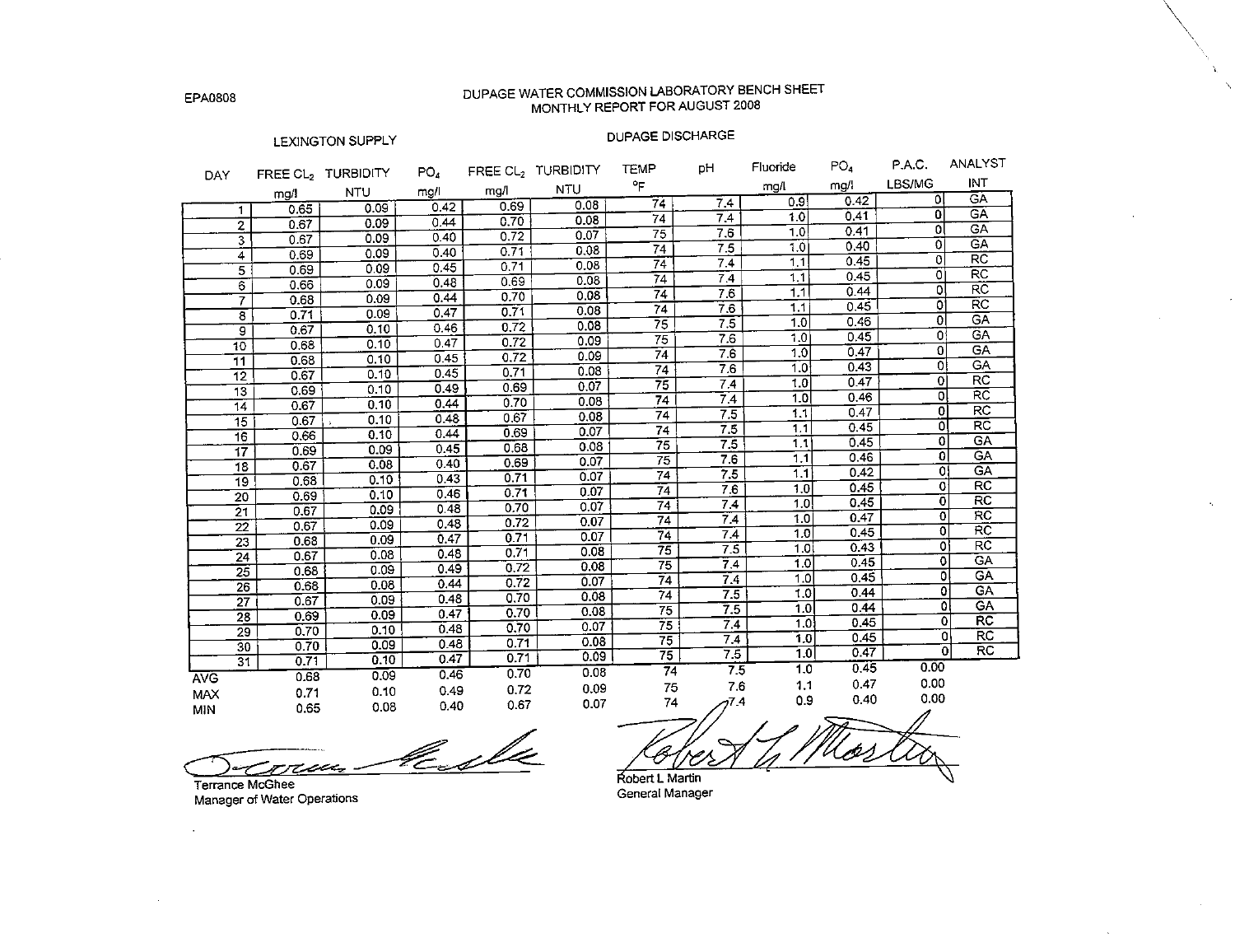#### DUPAGE WATER COMMISSION LABORATORY BENCH SHEET MONTHLY REPORT FOR SEPTEMBER 2008

### LEXINGTON SUPPLY

### **DUPAGE DISCHARGE**

| <b>DAY</b> |                 |      | FREE CL <sub>2</sub> TURBIDITY | PO <sub>4</sub> |      | FREE CL <sub>2</sub> TURBIDITY | <b>TEMP</b>     | рH               | Fluoride         | PO <sub>4</sub> | P.A.C.         | <b>ANALYST</b>          |
|------------|-----------------|------|--------------------------------|-----------------|------|--------------------------------|-----------------|------------------|------------------|-----------------|----------------|-------------------------|
|            |                 | mg/l | <b>NTU</b>                     | mg/i            | mg/l | <b>NTU</b>                     | °F              |                  |                  | mg/l            | LBS/MG         | <b>INT</b>              |
|            | 1.              | 0.70 | 0.10                           | 0.43            | 0.78 | 0.09                           | $\overline{75}$ | 7.5              | 1.0              | 0.56            | οl             | $\overline{RC}$         |
|            | 2               | 0.70 | 0.10                           | 0.45            | 0.78 | 0.09                           | 75              | 7.5              | 1.0              | 0.45            | 0l             | <b>GA</b>               |
|            | 3               | 0.70 | 0.10                           | 0.46            | 0.77 | 0.09                           | 75              | 7.6              | 1.0 <sub>i</sub> | 0.47            | ٥I             | <b>GA</b>               |
|            | 4               | 0.71 | 0.11                           | 0.44            | 0.77 | 0.10                           | 75              | 7.6              | 1.0              | 0.45            | οł             | <b>GA</b>               |
|            | 5               | 0.71 | 0.11                           | 0.45            | 0.77 | 0.10                           | 74              | 7.6              | 1.0              | 0.44            | Οİ             | <b>GA</b>               |
|            | $\overline{6}$  | 0.72 | 0.09                           | 0.45            | 0.79 | 0.09                           | 74              | 7.6              | 1.0              | 0.47            | οI             | AM                      |
|            | 7               | 0.69 | 0.10                           | 0.43            | 0.78 | 0.09                           | $\overline{74}$ | 76               | 1.0              | 0.55            | ٥I             | $\overline{RC}$         |
|            | 8               | 0.69 | 0.09                           | 0.42            | 0.78 | 0.09                           | $\overline{74}$ | $\overline{7.6}$ | 1.0              | 0.63            | ٥              | $\overline{RC}$         |
|            | 9               | 0.69 | 0.09                           | 0.45            | 0.77 | 0.11                           | $\overline{74}$ | 7.6              | 1.0              | 0.65            | $\overline{0}$ | $\overline{RC}$         |
|            | 10              | 0.69 | 0.10                           | 0.43            | 0.78 | 0.10                           | 74              | 7.6              | 1.01             | 0.47            | Οl             | <b>GA</b>               |
|            | 11              | 0.70 | 0.10                           | 0.42            | 0.78 | 0.11                           | $\overline{73}$ | 7.6              | 1.0              | 0.50            | $\Omega$       | RC                      |
|            | 12              | 0.71 | 0.10                           | 0.44            | 0.78 | 0.10                           | $\overline{72}$ | 7.5              | 1.0              | 0.46            | 0l             | JU                      |
|            | 13              | 0.72 | 0.10                           | 0.45            | 0.79 | 0.09                           | 72              | 7.5              | 1.0              | 0.44            | 0              | JV.                     |
|            | 14              | 0.73 | 0.10                           | 0.45            | 0.77 | 0.09                           | $\overline{72}$ | 7.6              | 1.0              | 0.43            | 0              | JV.                     |
|            | $\overline{15}$ | 0.74 | 0.10                           | 0.47            | 0.77 | 0.10                           | $\overline{72}$ | 7.6              | 1.0              | 0.48            | 0              | JV                      |
|            | 16              | 0.74 | 0.10                           | 0.42            | 0.75 | 0.10                           | $\overline{72}$ | 7.6              | 1.1              | 0.52            | $\Omega$       | $\overline{\mathsf{v}}$ |
|            | $\overline{17}$ | 0.73 | 0.09                           | 0.43            | 0.78 | 0.10                           | 71              | 7.6              | 1.1              | 0.52            | οl             | $\overline{\text{CT}}$  |
|            | 18              | 0.73 | 0.09                           | 0.44            | 0.79 | 0.09                           | 71              | 7.5              | 1.1              | 0.51            | O.             | <b>MR</b>               |
|            | 19              | 0.73 | 0.10                           | 0.47            | 0.78 | 0.09                           | 71              | $\overline{7.5}$ | 1.0              | 0.51            | $\Omega$       | <b>MR</b>               |
|            | 20              | 0.72 | 0.11                           | 0.45            | 0.79 | 0.09                           | 71              | 7.5              | 1.0              | 0.50            | 0              | $\overline{c}$          |
|            | 21              | 0.72 | 0.11                           | 0.45            | 0.76 | 0.09                           | 71              | 7.5              | 1.0              | 0.51            | 0l             | $\overline{\text{CT}}$  |
|            | 22              | 0.73 | 0.11                           | 0.45            | 0.79 | 0.10                           | 70              | 7.5              | 1.0              | 0.44            | οl             | AM                      |
|            | $\overline{23}$ | 0.71 | 0.11                           | 0.43            | 0.79 | 0.11                           | $\overline{70}$ | 7.5              | 1.1              | 0.43            | οl             | AM                      |
|            | $\overline{24}$ | 0.71 | 0.11                           | 0.49            | 0.79 | 0.09                           | $\overline{71}$ | 7.5              | 1.1              | 0.45            | $\Omega$       | GA                      |
|            | 25              | 0.71 | 0.11                           | 0.43            | 0.77 | 0.09                           | 71              | 7.6              | 1.1              | 0.50            | 0              | $\overline{RC}$         |
|            | $\overline{26}$ | 0.71 | 0.10                           | 0.45            | 0.77 | 0.09                           | 71              | 7.5              | 1.1              | 0.58            | 0              | $R\overline{C}$         |
|            | $\overline{27}$ | 0.71 | 0.10                           | 0.49            | 0.79 | 0.10                           | $\overline{70}$ | 7.5              | 1.0              | 0.48            | 0l             | <b>MR</b>               |
|            | 28              | 0.71 | 0.10                           | 0.48            | 0.79 | 0.10                           | $\overline{70}$ | 7.5              | 1.0              | 0.48            | 0l             | <b>MR</b>               |
|            | 29              | 0.71 | 0.10                           | 0.42            | 0.76 | 0.10                           | 70              | 7.5              | 0.9              | 0.49            | $\Omega$       | <b>MR</b>               |
|            | 30              | 0.72 | 0.11                           | 0.42            | 0.77 | 0.10                           | 70              | 7.6              | 1.0              | 0.41            | Ωl             | $\overline{GA}$         |
|            |                 |      |                                |                 |      |                                |                 |                  |                  |                 |                |                         |
| <b>AVG</b> |                 | 0.71 | 0.10                           | 0.45            | 0.78 | 0.10                           | 72              | 76               | 1.0              | 0.49            | 0              |                         |
| <b>MAX</b> |                 | 0.74 | 0.11                           | 0.49            | 0.79 | 0.11                           | 75              | 7.6              | 1.1              | 0.65            | 0              |                         |
| MIN        |                 | 0.69 | 0.09                           | 0.42            | 0.75 | 0.09                           | 70              | 7.5              | 0.9              | 0.41            | 0              |                         |

Terrance McGhee

Manager of Water Operations

Mar Robert L Martin

à.

General Manager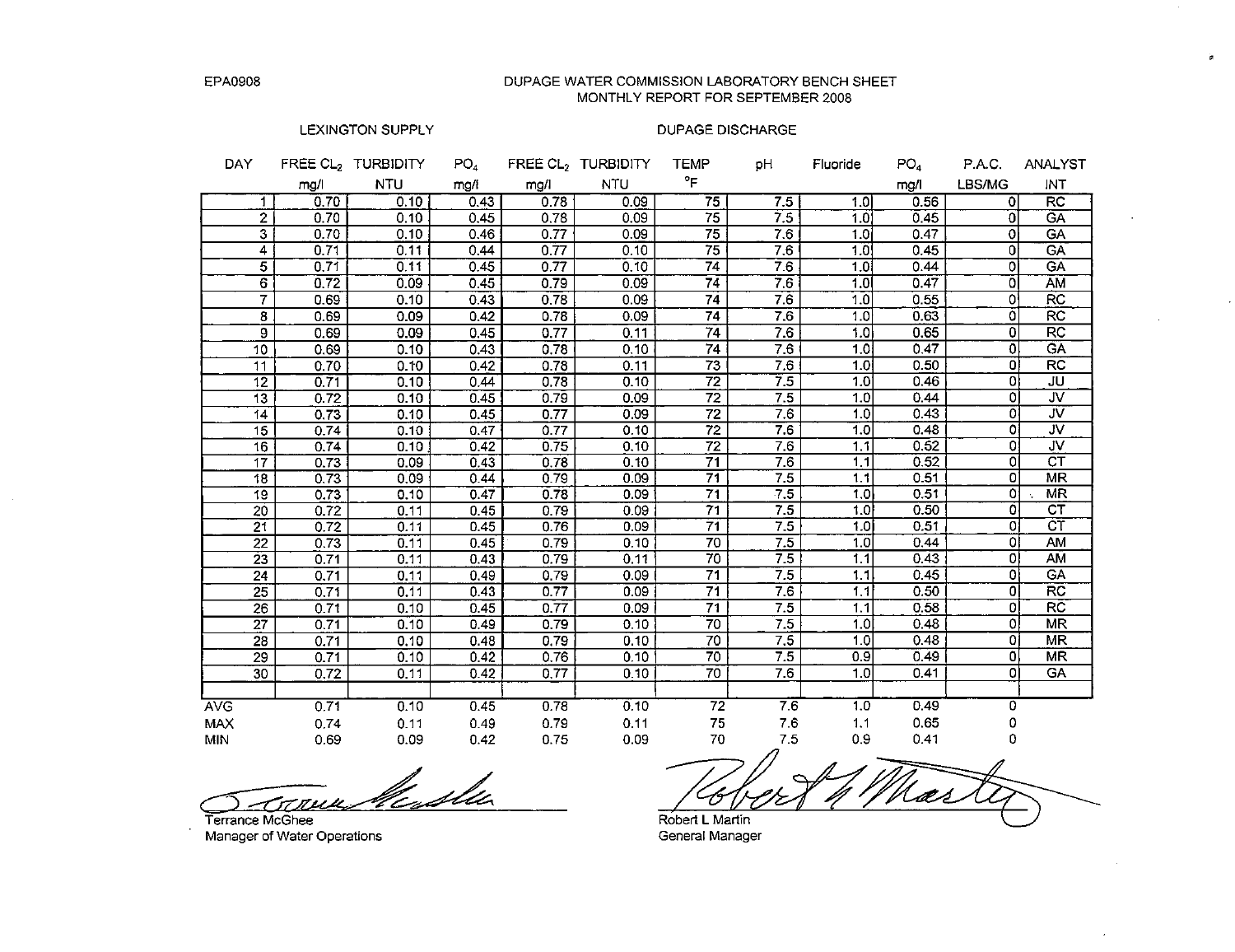$B = 1.5$ 

 $\sim 10^7$ 

 $\epsilon$ 

# DUPAGE WATER COMMISSION LABORATORY BENCH SHEET MONTHLY REPORT FOR OCTOBER 2008

# LEXINGTON SUPPLY

المستحدث والمستحدث والمست

 $m = -1$ 

### **DUPAGE DISCHARGE**

| <b>DAY</b>               |                         |              | <b>FREE UL2 I URBIDITY</b> | PO4  |      | FREE CL <sub>2</sub> TURBIDITY | <b>TEMP</b>     | pН              | Fluoride         | PO <sub>4</sub> | P.A.C.                    | ANALYST                           |
|--------------------------|-------------------------|--------------|----------------------------|------|------|--------------------------------|-----------------|-----------------|------------------|-----------------|---------------------------|-----------------------------------|
|                          |                         | mg/i         | <b>NTU</b>                 | mg/l | mg/l | <b>NTU</b>                     | °F              |                 |                  | mq/l            | LBS/MG                    | INT                               |
|                          | 1                       | 0.76         | 0.11                       | 0.44 | 0.78 | 0.10                           | 70              | 7.4             | 1.0              | 0.44            | 0l                        | JV                                |
|                          | $\overline{2}$          | 0.76         | 0.10                       | 0.45 | 0.78 | 0.10                           | 70              | 7.4             | 1.0              | 0.40            | οI                        | $\overline{\mathsf{v}}$           |
|                          | $\overline{\mathbf{3}}$ | 0.74         | 0.10                       | 0.42 | 0.79 | 0.09                           | 71              | 75              | 1.0              | 0.40            | ol                        | $\overline{\mathsf{v}}$           |
|                          | 4                       | 0.75         | 0.11                       | 0.48 | 0.78 | 0.10                           | 69              | 7.4             | $\overline{1.0}$ | 0.44            | οl                        | KD                                |
|                          | 5                       | 0.77         | 0.12                       | 0.45 | 0.79 | 0.07                           | 68              | 7.4             | 1.0              | 0.45            | οl                        | MR                                |
|                          | $\overline{6}$          | 0.72         | 0.10                       | 0.43 | 0.79 | 0.07                           | 68              | 7.4             | 1.0              | 0.49            | ٥Ι                        | <b>MR</b>                         |
|                          | $\overline{\tau}$       | 0.76         | 0.12                       | 0.43 | 0.80 | 0.07                           | 67              | 7.4             | 1.1              | 0.40            | 0                         | MR                                |
|                          | $\overline{8}$          | 0.73         | 0.12                       | 0.46 | 0.76 | 0.08                           | 65              | 7.4             | 1.0              | 0.49            | 0                         | $\overline{\mathsf{W}}$           |
|                          | $\overline{9}$          | 0.74         | 0.11                       | 0.47 | 0.78 | 0.09                           | 65              | 7.4             | 1.0              | 0.49            | ol                        | $\overline{\mathsf{v}}$           |
|                          | $\overline{10}$         | 0.72         | 0.10                       | 0.49 | 0.78 | 0.09                           | 66              | $7\overline{4}$ | 1.0              | 0.47            | $\overline{0}$            | JV                                |
|                          | 11                      | 0.75         | 0.10                       | 0.42 | 0.79 | 0.08                           | 65              | 7.4             | 1.1              | 0.48            | $\overline{0}$            | $\overline{\mathsf{w}}$           |
|                          | 12 <sub>2</sub>         | 0.74         | 0.10                       | 0.45 | 0.79 | 0.09                           | 63              | 7.4             | 1.0 <sub>1</sub> | 0.43            | 하                         | <b>MR</b>                         |
|                          | 13 <sup>°</sup>         | 0.72         | 0.10                       | 0.46 | 0.77 | 0.09                           | 63              | 7.4             | 1.0              | 0.48            | $\Omega$                  | MR                                |
|                          | 14                      | 0.76         | 0.11                       | 0.43 | 0.78 | 0.09                           | 62              | 7.5             | 1.1              | 0.47            | 0                         | MR                                |
|                          | 15                      | 0.74         | 0.11                       | 0.44 | 0.77 | 0.08                           | 62              | 7.5             | 1.0 <sub>i</sub> | 0.41            | $\mathbf{0}$              | $M\overline{R}$                   |
|                          | 16                      | 0.76         | 0.12                       | 0.43 | 0.76 | 0.08                           | 63              | 7.5             | 1.1              | 0.47            | $\overline{0}$            | <b>JV</b>                         |
|                          | 17                      | 0.78         | 0.10                       | 0.47 | 0.78 | 0.08                           | 62              | 7.5             | 1.0              | 0.48            | $\overline{\mathfrak{o}}$ | <b>JV</b>                         |
|                          | 18                      | 0.76         | 0.10                       | 0.43 | 0.79 | 0.08                           | 65              | 7.4             | 1.0              | 0.48            | Ō                         | JV                                |
|                          | 19                      | 0.73         | 0.10                       | 0.47 | 0.79 | 0.09                           | 62              | 7.4             | 1.0              | 0.48            | $\overline{0}$            | $\overline{\mathsf{J}\mathsf{V}}$ |
|                          | 20<br>21                | 0.75         | 0.10                       | 0.47 | 0.80 | 0.09                           | 62              | 7.5             | 1.1              | 0.40            | $\Omega$                  | $\overline{\text{MR}}$            |
|                          | $\overline{22}$         | 0.73         | 0.12                       | 0.46 | 0.79 | 0.08                           | 60              | 7.5             | 1.0              | 0.42            | ٥l                        | <b>MR</b>                         |
|                          | $\overline{23}$         | 0.76         | 0.12                       | 0.46 | 0.77 | 0.09                           | 61              | 7.5             | 1.1 <sub>1</sub> | 0.46            | 0                         | <b>MR</b>                         |
|                          | 24                      | 0.75         | 0.12                       | 0.43 | 0.78 | 0.09                           | 61              | 7.4             | 1.0              | 0.45            | 0                         | <b>MR</b>                         |
|                          | 25                      | 0.74<br>0.73 | 0.10                       | 0.42 | 0.79 | 0.07                           | $\overline{58}$ | 7.4             | 10               | 0.47            | 0I                        | <b>JV</b>                         |
|                          | $\overline{26}$         | 0.74         | 0.10                       | 0.46 | 0.79 | 0.09                           | 58              | 7,4             | 1.1              | 0.49            | 0                         | JV                                |
|                          | $\overline{27}$         |              | 0.10                       | 0.44 | 0.78 | 0.08                           | 56              | 7.4             | 1.1              | 0.49            | 0                         | JV.                               |
|                          | $\overline{28}$         | 0.73<br>0.77 | 0.10                       | 0.43 | 0.77 | 0.08                           | 57              | 7.4             | 1.0              | 0.48            | οl                        | $\overline{\mathsf{v}}$           |
|                          | 29                      | 0.74         | 0.11                       | 0.43 | 0.77 | 0.08                           | $\overline{55}$ | 7.4             | 1.0 <sub>l</sub> | 0.43            | Οl                        | <b>MR</b>                         |
|                          | 30                      |              | 0.11                       | 0.42 | 0.77 | 0.10                           | $\overline{58}$ | 7.4             | 1.1              | 0.42            | ٥I                        | <b>MR</b>                         |
|                          | $\overline{31}$         | 0.74         | 0.11                       | 0.45 | 0.78 | 0.07                           | 55              | 7.5             | 1.1              | 0.47            | 0                         | <b>MR</b>                         |
| <b>AVG</b>               |                         | 0.75         | 0.10                       | 0.45 | 0.80 | 0.07                           | $\overline{55}$ | 7.5             | 1.0              | 0.47            | 0                         | MR                                |
|                          |                         | 0.75         | 0.11                       | 0.45 | 0.78 | 0.08                           | 63              | 7.4             | 1.0              | 0.45            | 0                         |                                   |
| <b>MAX</b><br><b>MIN</b> |                         | 0.78         | 0.12                       | 0.49 | 0.80 | 0.10                           | 71              | 7.5             | 1.1              | 0.49            | 0                         |                                   |
|                          |                         | 0.72         | 0.10                       | 0.42 | 0.76 | 0.07                           | 55              | 7.4             | $1.0 -$          | 0.40            | 0                         |                                   |

<u>ruu filesla</u> Ot

Terrance McGhee Manager of Water Operations

<u>Neer (u ;</u> Robert L Martin General Manager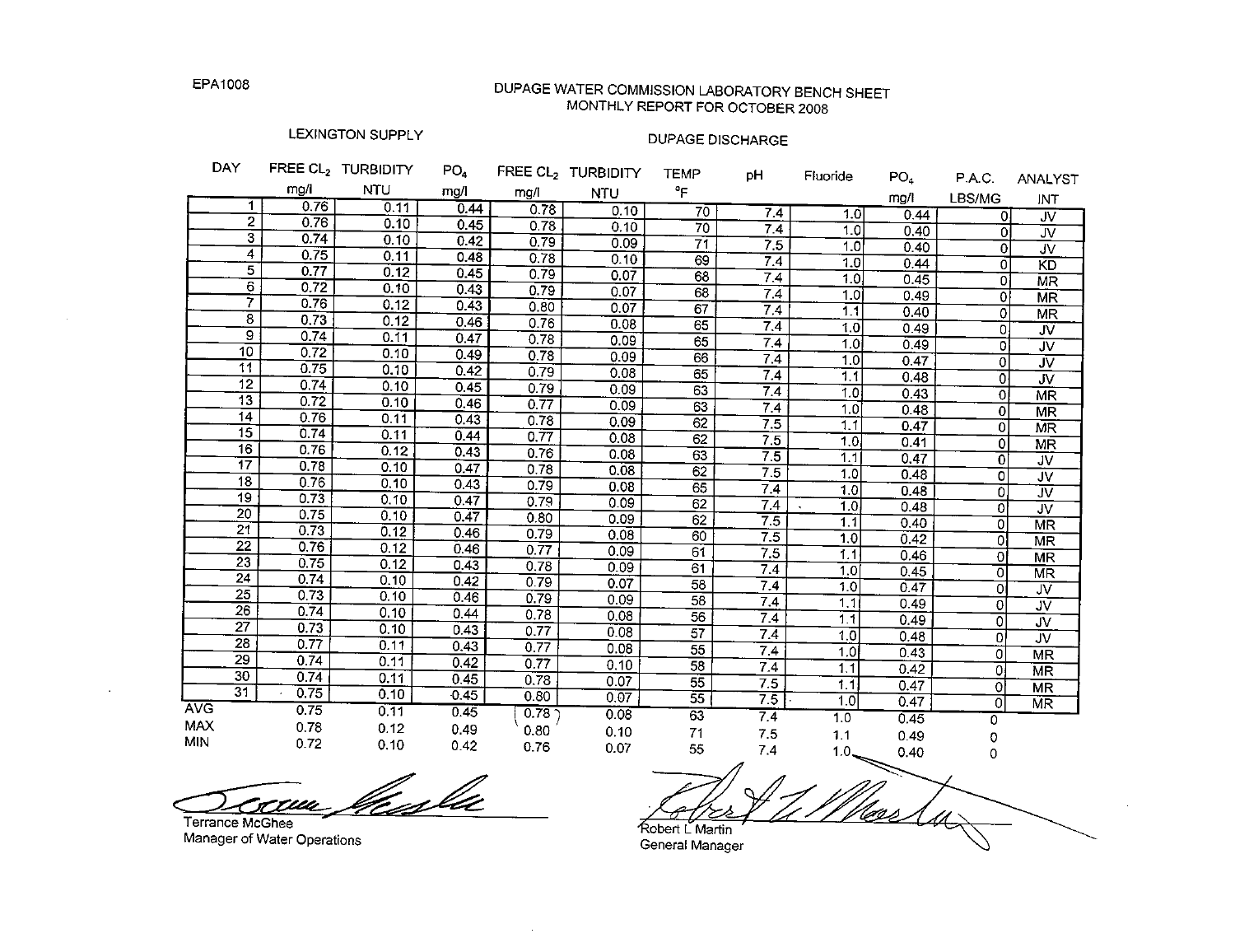# DUPAGE WATER COMMISSION LABORATORY BENCH SHEET MONTHLY REPORT FOR NOVEMBER 2008

### LEXINGTON SUPPLY

# **DUPAGE DISCHARGE**

| P.A.C.<br>LBS/MG<br>0<br>Οl | ANALYST<br>INT<br>JV<br>JV                                                                                                                                                                                                                                        |
|-----------------------------|-------------------------------------------------------------------------------------------------------------------------------------------------------------------------------------------------------------------------------------------------------------------|
|                             |                                                                                                                                                                                                                                                                   |
|                             |                                                                                                                                                                                                                                                                   |
|                             |                                                                                                                                                                                                                                                                   |
|                             |                                                                                                                                                                                                                                                                   |
|                             | <b>JV</b>                                                                                                                                                                                                                                                         |
|                             | <b>JV</b>                                                                                                                                                                                                                                                         |
|                             | JV                                                                                                                                                                                                                                                                |
|                             | <b>JV</b>                                                                                                                                                                                                                                                         |
|                             | $J\overline{V}$                                                                                                                                                                                                                                                   |
|                             | <b>MR</b>                                                                                                                                                                                                                                                         |
|                             | R <sub>C</sub>                                                                                                                                                                                                                                                    |
|                             | $\overline{RC}$                                                                                                                                                                                                                                                   |
|                             | RC                                                                                                                                                                                                                                                                |
|                             | $R\overline{C}$                                                                                                                                                                                                                                                   |
|                             | GA                                                                                                                                                                                                                                                                |
|                             | CA                                                                                                                                                                                                                                                                |
|                             | GA                                                                                                                                                                                                                                                                |
|                             | GA                                                                                                                                                                                                                                                                |
|                             | <b>RC</b>                                                                                                                                                                                                                                                         |
|                             | <b>RC</b>                                                                                                                                                                                                                                                         |
|                             | <b>RC</b>                                                                                                                                                                                                                                                         |
|                             | <b>RC</b>                                                                                                                                                                                                                                                         |
|                             | <b>JV</b>                                                                                                                                                                                                                                                         |
|                             | GA                                                                                                                                                                                                                                                                |
|                             | GA                                                                                                                                                                                                                                                                |
|                             | GA                                                                                                                                                                                                                                                                |
|                             | $\overline{RC}$                                                                                                                                                                                                                                                   |
|                             | <b>RC</b>                                                                                                                                                                                                                                                         |
|                             | <b>RC</b>                                                                                                                                                                                                                                                         |
|                             | $\overline{\text{RC}}$                                                                                                                                                                                                                                            |
|                             | <b>GA</b>                                                                                                                                                                                                                                                         |
|                             | <b>GA</b>                                                                                                                                                                                                                                                         |
|                             |                                                                                                                                                                                                                                                                   |
|                             |                                                                                                                                                                                                                                                                   |
|                             |                                                                                                                                                                                                                                                                   |
|                             | 0<br>O.<br>0<br>O.<br>οI<br>$\Omega$<br>οł<br>ΩI<br>٥l<br>οl<br>$\Omega$<br>0<br>Οl<br>0<br>0l<br>οł<br>0.<br>οl<br>0<br>$\mathbf{0}$<br>$\overline{0}$<br>$\circ$<br>ol<br>$\overline{0}$<br>$\circ$<br>$\mathbf 0$<br>0<br>$\Omega$<br>$\overline{0}$<br>0<br>0 |

<u>lasla</u> <u>tau </u>

Terrance McGhee Manager of Water Operations

Robert L Martin

General Manager